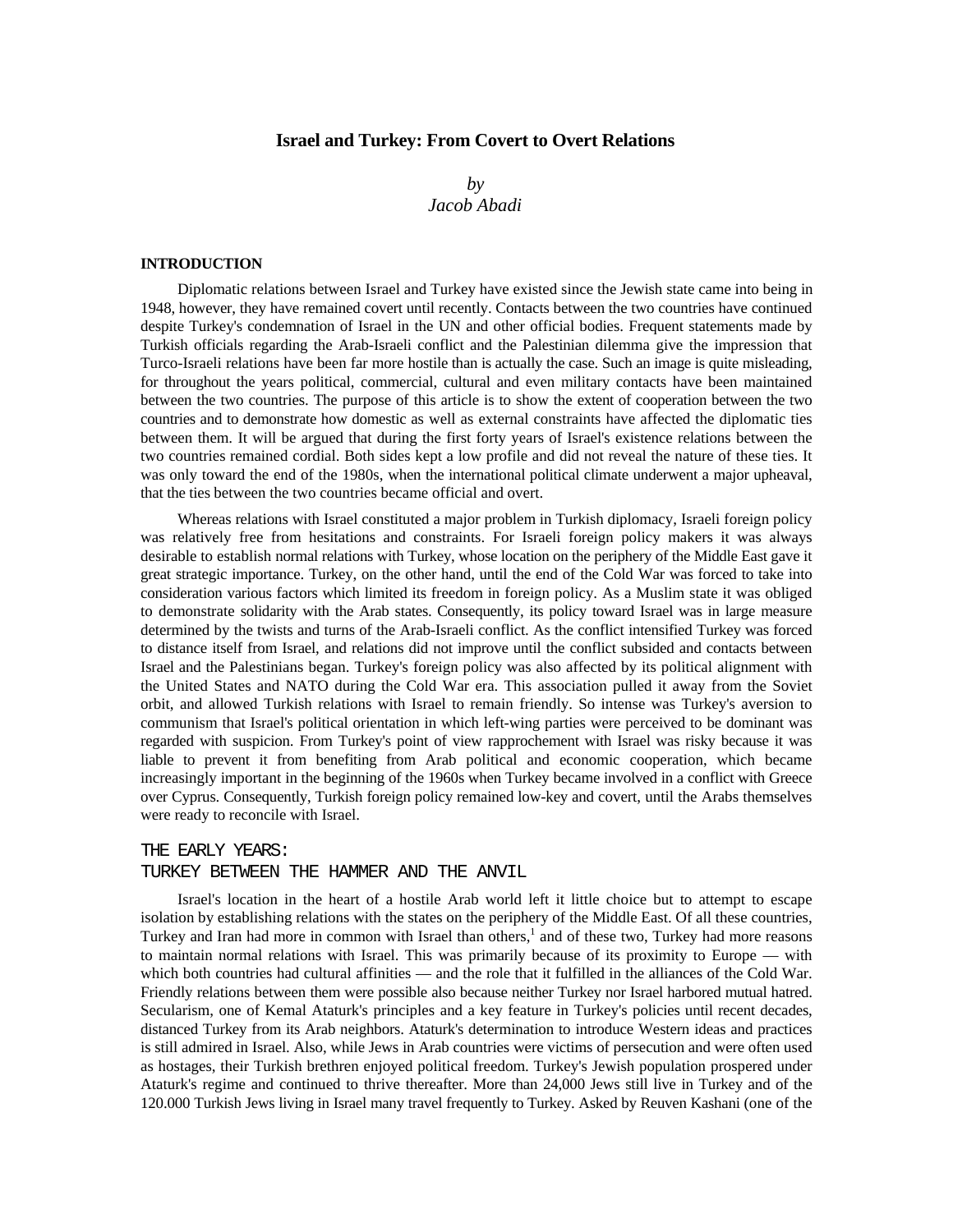leading activists of the Federation of Sephardic Jews in Israel) to describe Turkish treatment of Jews, Turkey's Chief Rabbi, David Asseo said:

The regime's attitude is benign. There is no anti-Semitism. There is complete freedom, of course, within the boundaries of a law that was granted to all other citizens. There are no manifestations of discrimination against us. We enjoy both civil and religious rights. Throughout all these years there has been immigration to Israel from all Turkish cities, and we did not encounter any hindrance on the part of the authorities to do so. Every Jew who is a Turkish citizen and asks to immigrate to Israel obtains permission to do so, and as you are well aware, many had arrived and settled in all parts of the country.<sup>2</sup>

Turkey's attitude toward the Jews helped smooth the way to normal relations between the two countries. Israeli tourists who were barred from visiting their neighboring Arab countries could always travel to Turkey. Unrestricted travel to Turkey was especially significant for the Israelis whose country's isolation led them to develop a strong siege mentality. However, the Turkish government could not establish cordial relations with Israel as a matter of course. There was a need to strike a balance between two objectives: first, to develop normal relations with Israel as Turkey's alliance with the United States required, and second, to maintain normal ties with the Arab states, as Turkey's connection to the Islamic world and its economic needs demanded.<sup>3</sup> Foreign relations required caution, skill and clever diplomatic maneuvering, because Turkey is a Muslim country. Although its distant location on the periphery of the Arab world gave it a certain degree of immunity, its leaders often found themselves unable to ignore the tide of pan-Arabism.

Initially, the idea of a Jewish state in the heart of the Middle East seemed frightening to Turkish leaders who preferred British presence in the area over the prospects of the Soviet Union using the newly established state as a base of operations in the area.<sup>4</sup> Therefore, Turkey's initial negative reaction stemmed as much from aversion to communism as from fear of alienating the Arabs and the rest of the Muslim world. When the UN General Assembly voted on a partition plan for Palestine in November 1947, Turkey opposed the resolution: but when the Arab states protested that the UN recommendation was contrary to the provisions of its Charter. Turkey made no comment.-'' It remained neutral during the 1948 Arab-Israeli War and actually prevented Turkish volunteers from joining the Arab forces. Turkey's contribution to the Arab cause was meager. A small training team was dispatched to Syria and some supplies were shipped to the Palestinians.<sup>6</sup> Turkey did not grant official recognition to the newly established Jewish state until 28 March 1949, and when Israel applied for membership in the United Nations. Turkey abstained.<sup>7</sup> Turkey's Foreign Minister Necmettin Sadak deemed it necessary to defend his country's stand by saying that Israel was a reality which more than thirty countries had already recognized, and that the Arabs themselves were conducting negotiations with Israel on Rhodes.<sup>8</sup>

Turkey's tendency to maintain good relations with Israel was due largely to its alignment with the West. Israel's victory in the War of Independence bolstered Turkey's confidence that its rapprochement with Israel would not lead to retribution from the Arabs. Therefore, Ankara took overt steps aimed at normalizing its relations with Israel. In January 1950, Seyfullah Esin, a Turkish *charge d'affaires,* was sent to Tel-Aviv, and in 1952, both sides appointed ministers. This was a part of a pro-Western policy aimed at enabling Turkey to achieve full membership in NATO.<sup>9</sup> The cooperation between the two countries gradually expanded. They struck commercial and military deals, and Israel began to provide Turkey with technical training and intelligence.<sup>10</sup> The Mossad had operated an intelligence station in Turkey since the early 1950s." This, however, was not sufficient to allay Turkish suspicions and uncertainties. Despite the fact that Israel's Prime Minister David Ben-Gurion declared his country's commitment to nonalignment, the existence of strong left-wing parties left doubt regarding the country's political orientation. The ruling Mapai party was clearly socialist in character. Achdut Ha'avoda, an activist faction of the Labor Party, had a socialist platform and some of its members were inspired by Marxist ideas. The more radical Mapam party called for <sup>1</sup> some identification" with the Soviet Union.<sup>12</sup> The Turkish government expected Israel to remain pro-Western and protested against such "Bolshevik" trends.<sup>13</sup> Mapam's sympathetic attitude toward the Soviet Union lingered until the mid 1950s when Moscow began to adopt a clear pro-Nasser policy and armed the Egyptian army.<sup>14</sup> As for the communist party, its members were busy debating whether to support the Soviet Union or China, and when communism would spread to the Middle East.<sup>15</sup> Party leaders, such as Moshe Sneh, regarded the Soviet Union as a model for the society they wished to establish in Israel, while more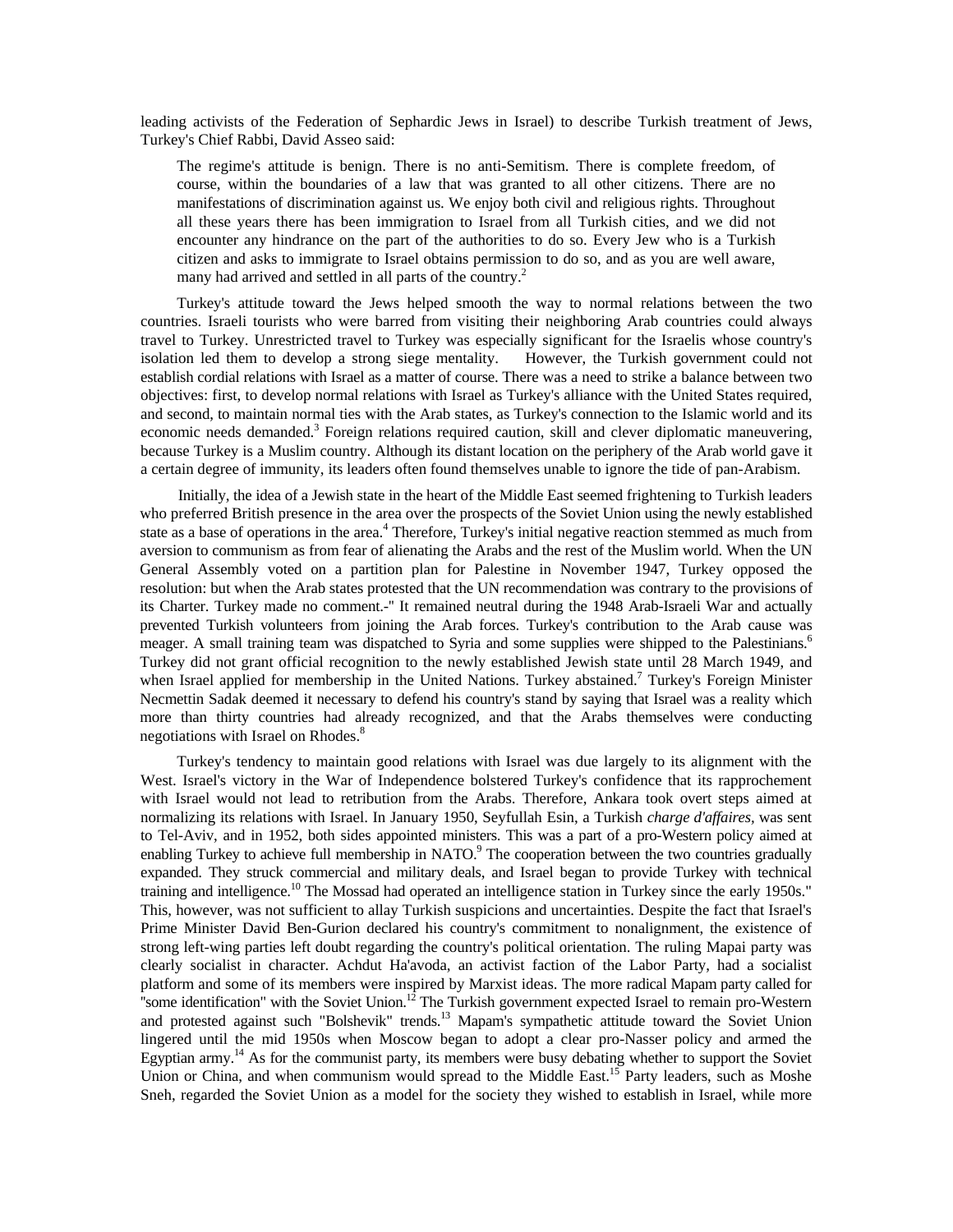radical communists like Meir Wilner called for the formation of a communist society under the auspices of the Soviet Union.<sup>16</sup>

In addition to this suspicion the early Soviet support for the establishment of a Jewish state was still fresh in the minds of Turkish statesmen. There was little wonder therefore, that the Turkish government remained uncertain regarding Israel's foreign policy orientation, and even Ben-Gurion's decision to support the United States during the Korean War did not automatically end these suspicions. Ben-Gurion was aware of the issue and convincing the Turkish government that Israel was not pro-communist became a high priority on his government's agenda.<sup>17</sup> In addition, there was fear that the Jewish minority in Turkey would tend to be loyal to Israel rather than to its country of residence.<sup>1S</sup> Furthermore, the natural competition between the two countries caused tension and suspicion. Israel's technological know-how and the temerity evinced by its businessmen was a source of admiration and envy at the same time. Throughout all this time Arab pressure did not subside, leaving the Turkish government with no choice but to maintain only covert relations with the Jewish state.

The .Arabs did not conceal their disappointment whenever it was obvious that Turkish policy was becoming pro-Israeli. In 1951, Turkey joined the West in protesting Egypt's decision to deny Israeli ships passage through the Suez Canal. This caused a serious crisis in Turco-Egyptian relations.<sup>19</sup> Arab pressure compelled Turkey not only to cool its relations with Israel but also to recall its ambassador shortly after he was sent there.<sup>20</sup> Commercial contacts with Israel continued nevertheless, but they were not made public.<sup>2</sup> Turkey enabled Jewish immigrants to pass through its territory on their way to Israel. The two countries maintained contact in the UN, and Israel informed Turkey about Israeli political contacts with the West.

This state of affairs continued throughout the 1950s, and Turkey often assumed the role of an honest broker in the Arab-Israeli dispute. Thus for example, in June 1954, Turkey's Prime Minister Adnan Menderes, who was visiting Washington, called upon the Arabs to recognize Israel. Shortly afterwards, Egyptian President Gamal Abd al-Nasser denounced Turkey's pro-Israeli policy, saying that it led to Turkey being "disliked in the Arab world."<sup>32</sup> Nevertheless. Turco-Israeli relations remained cordial and even Nasser's fiery speeches did not cause a serious rupture between the two countries. This was largely because Turkey began discussing security arrangements with the West. Turkey's objective was to be part of a defense pact which the Western countries were planning for the Middle East. Turkey's participation in these negotiations was contingent upon normal relations with Israel. Caught between the need to maintain normal relations with Israel and the desire to avoid Arab criticism, Ankara was forced to adopt a low-key policy toward Israel. While diplomatic ties were not severed, official foreign policy communiques were pro-Arab. However, at the same time covert military cooperation and commercial contacts continued between the two countries.

When .4//- *France* decided to provide service from Tel-Aviv to Teheran, with connections to Pakistan and the Far East, Turkey did not prohibit flights over its territory.<sup>23</sup> The Arab League Boycott Office reprimanded Turkey and other Arab states who dealt with Israel by using Cyprus as an entrepot.<sup>24</sup> Trade was becoming an increasingly important element in Turco-Israeli relations. Both countries wished to increase their foreign exchange. Each had commodities which the other could benefit from. Israel imported large quantities of cotton, wheat, oils and other agricultural products. Turkey received various manufactured products, such as kitchen appliances, fertilizers and pharmaceuticals. From Turkey's viewpoint, Israel fulfilled another important function; it could supply Turkey with commodities which were not easily accessible through the normal channels. Turkey's pro-West orientation left it incapable of benefiting from the markets of the Soviet Bloc. Thus Israel became engaged in three-way covert deals, supplying Turkey with goods from Eastern European countries and reexporting Turkish goods to them.<sup>25</sup> In addition to this commercial interchange, military collaboration continued, and Mossad experts began to train the Turkish secret services.<sup>26</sup> Apart from such illicit economic cooperation no significant political contacts developed between Turkey and Israel until the late 1950s. The diplomatic representatives sent by the two countries never reached higher than *charge d'affaires.*

Clearly, Turco-Israeli relations were determined more by pragmatic considerations than by ideology. Israel's desire to escape isolation led her to seek the friendship of countries surrounding her hostile Arab neighbors. Ben-Gurion aspired to join a Western alliance despite the fact that he spoke about his country's commitment to non-alignment. As early as 1950, he proposed that the United States help Israel by providing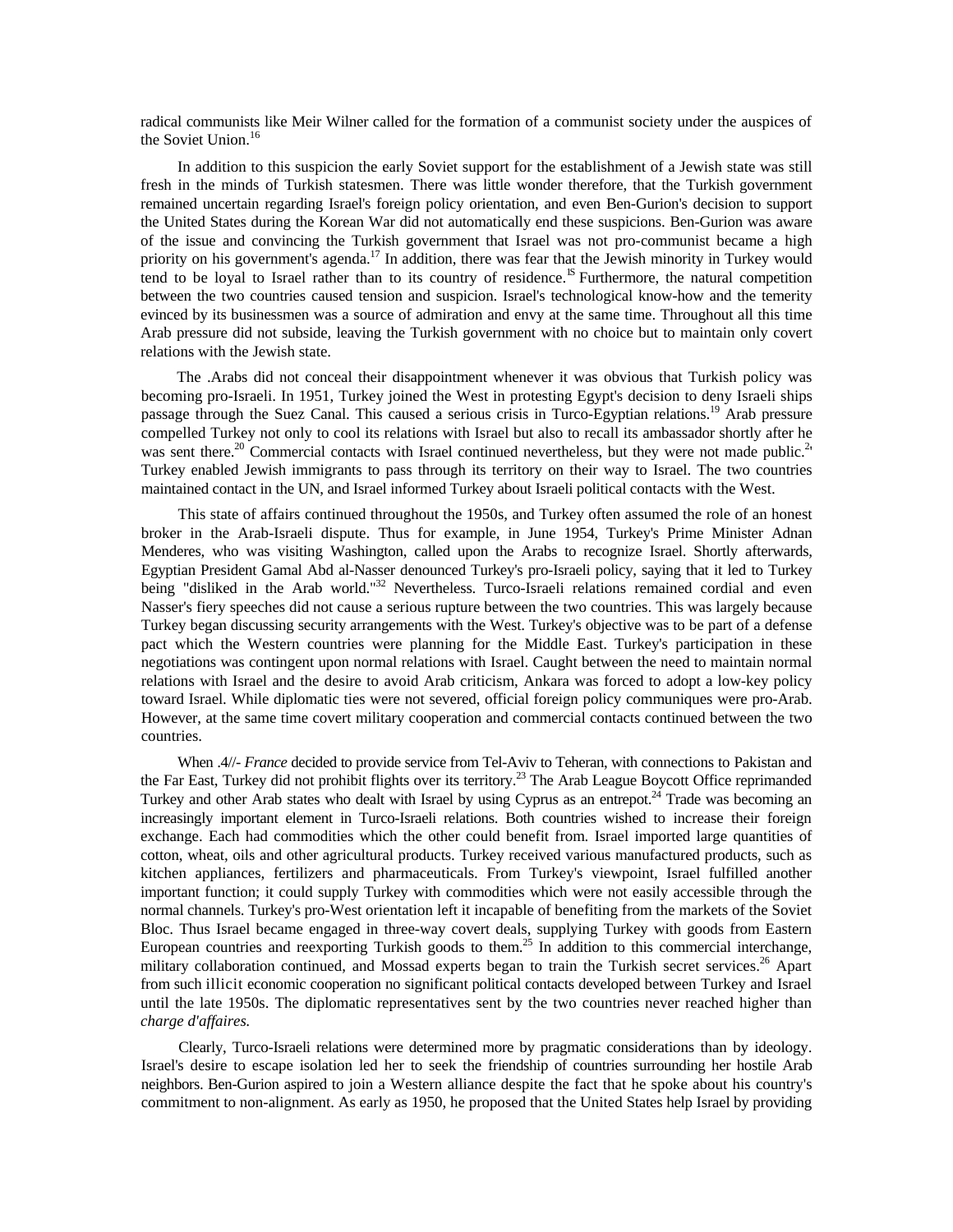arms and equipment to an Israeli force of 250,000 men who would eagerly aid the Western countries and Turkey to resist Soviet aggression.<sup>2</sup> When the negotiations regarding the formation of a regional defense organization began, it became clear to him that the states of the region would object to Israel's participation. Indeed, neither Greece nor Turkey welcomed Israeli participation in the Middle East Command which the Western powers were attempting to establish. Reacting to Ben-Gurion's attempt to join the Middle East Command the Turkish representative to Israel expressed his country's hope that Israel adopt what he termed, a "realistic attitude." and refrain from joining the organization before all Arab states did.<sup>28</sup>

Turkey's cautious attitude persisted throughout the negotiations leading to the formation of the Baghdad Pact. Unwilling to antagonize the Muslim members of the pact, Turkey felt compelled to prevent the possibility that Israel be included in it, and did so by appealing to Israel to return to its 1947 borders.29 From Ben-Gurion's point of view this demand was unrealistic. Nevertheless, he did his utmost to obtain Turkey's friendship and regarded it as one of the most important states in the periphery of the Arab world with which it was essential to form an alliance. The stormy events of the mid-1950s forced him to take Turkey into consideration. The fact that Israel was not called upon to play a role in the Baghdad Pact, and the rising tide of Arab nationalism which intensified Israel's isolation, led Ben-Gurion to consider other alternatives. In the meantime, the Anglo-Egyptian agreement of 1954, which stated that a British withdrawal was imminent, caused concern in Israel. Ben Gurion's attempt to delay the retreat by impairing Anglo-Egyptian relations led to a major fiasco which became known as the Lavon Affair.<sup>30</sup>

Although Turkey did not sever its relations with Israel, its desire to incorporate Iraq into the Baghdad Pact compelled it to adopt some anti-Israeli measures. Consequently, its policy toward Israel became more confused and inconsistent. It continued to exchange diplomats with Israel, yet at the same time refused to officially recognize its sovereignty and territorial integrity. It also supported an addendum to the pact stating that the articles relating to military assistance in time of crisis would be valid only if they were specifically related to the Palestine problem. The Israeli government was outraged and voiced its resentment.<sup>31</sup> Nevertheless, the Turkish government continued to display a friendly attitude until the Suez Affair. When anti-Greek mobs plundered Jewish property in Istanbul during the Cyprus crisis in the autumn of 1955, the Turkish government found it appropriate to apologize and to reassure Israel that it had "no intention or inclination to prejudice in any way the security or the rights of the Jews of Turkey. $*^{32}$ 

The Suez Affair of 1956 forced the Turkish government to issue a public statement condemning Israel as an aggressor and to withdraw its representative from Tel-Aviv, stating that he would not resume his duties "until the Palestine question is solved in a just and lasting manner in accordance with the United Nations resolutions."33 The Turkish representation was downgraded to a legation level. This formal denunciation of Israel was little more than lip service to Arab pressure. Although technically the representatives of the two countries remained no higher than *charge d'affaires,* the diplomatic exchange remained as active as it was in the past, and the diplomats as skillful as they had always been. $34$  There was nothing unusual or radical about the new Turkish stand since Israel was condemned by Western countries as well. The Israelis seem to have understood Turkey's predicament, but did expect it to moderate its criticism, which Israel regarded as surrendering to Arab pressure.

As it turned out, however, Turkey's new policy raised false hopes in the Arab world. The Turkish government was not ready, or capable of complete departure from its pro-Israeli policy. Its alignment with the West continued to discourage it from being overly hostile to the Jewish state. Turkey's main concern at that point was to prevent the Soviet Union from gaining greater influence in the Middle East by capitalizing on Arab discontent. The Turkish government voiced its concern that the Soviet Union was determined to increase its influence in the area at all costs. Turkey's Foreign Minister Fatin Zorlu's argument that the Soviet Bloc was "resorting to large-scale propaganda and infiltration aimed at the countries of the Middle East and Africa,"<sup>33</sup> reflected Turkish fears at that time, and convinced Ankara to continue relying on the West. This ensured that Turco-Israeli relations would remain friendly despite the major upheavals in the region.

#### **THE ASCENDANCY OF NASSER AND THE PERIPHERAL ALLIANCE**

The intensification of the Arab-Israeli conflict, which came as a result of the Lavon Affair and the subsequent Suez crisis, led Ben-Gurion to consider the possibility of forming an alliance with Turkey, Iran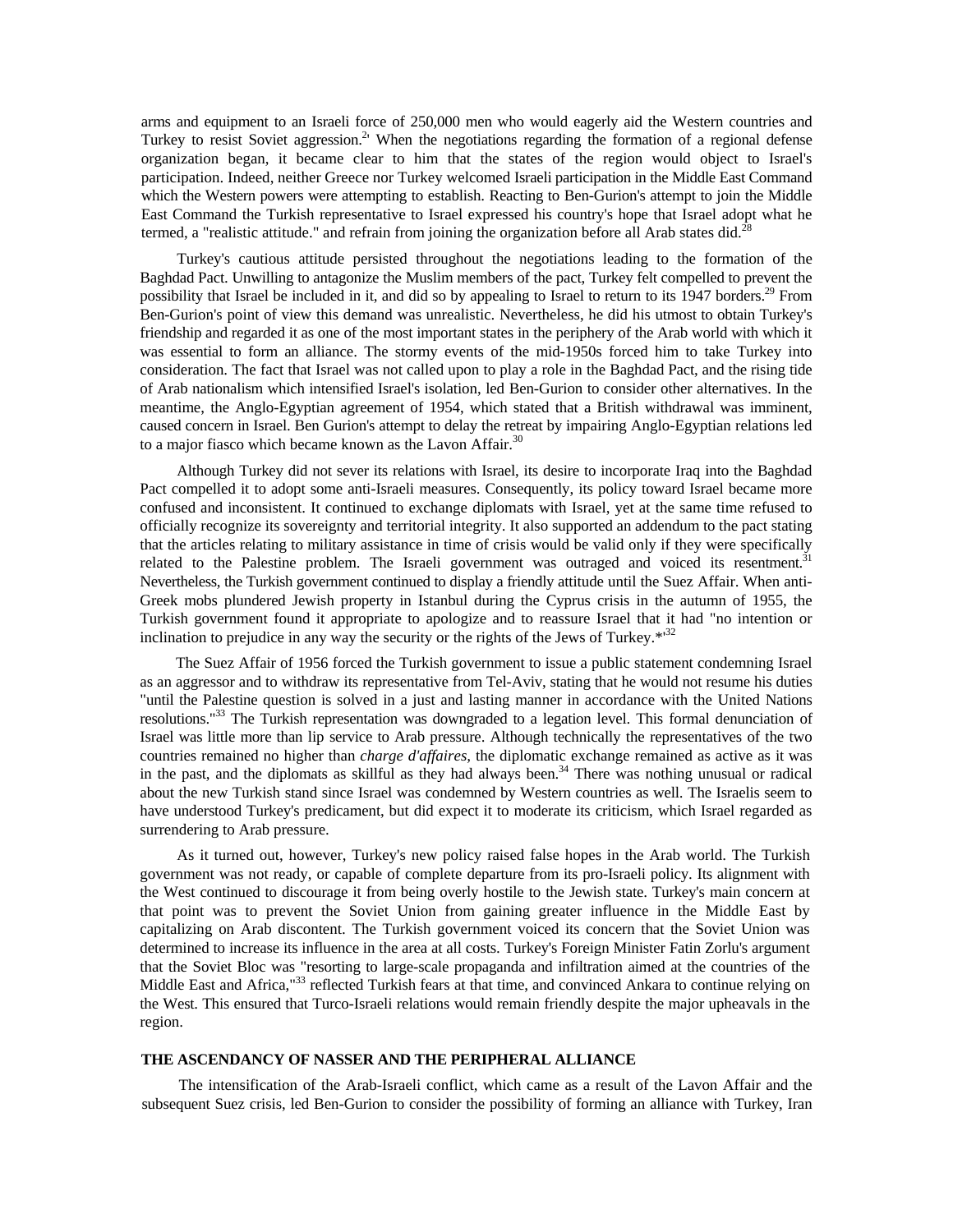and Ethiopia. In December 1957, Menderes met Eliyahu Sasson, a representative sent by the Israeli government, and agreed that intelligence officials from the two nations would meet in June 1958. The meeting was also attended by Reuven Shiloah, the originator of the idea of a defense pact with the countries on the periphery of the Middle East. After a series of secret and lengthy negotiations Ben-Gurion signed the pact that became known as the ''Peripheral Alliance."

The purpose of the Periphery Doctrine was to prove an argument long held by Israeli politicians, that the Middle East was far from being exclusively Arab or Islamic. The essence of this argument, according to Ben-Gurion, was that the Turks, the Persians and the Jews were more numerous than the Arabs in the Middle East, and that "through contacts with the peoples of the outer zone area we shall achieve friendship with the peoples of the inner zone, who are our immediate neighbors. $*^{36}$  This idea was expressed by other Israeli politicians as well. Long before he became Israel's Foreign Minister, Abba Eban wrote:

The Middle East is not exclusive Arab domain .... There are nearly as many non-Arabs as Arabs in the Middle East (the combined population of Israel, Iran, Ethiopia, Somalia, Turkey and Cyprus is 80.000.000); and the dream of a united Arab domain from the Atlantic to the Persian Gulf offends the region's essential diversity.<sup>37</sup>

The attempt to claim that the Middle East was the home of other nations and to leap over the Arab states surrounding Israel was the result of pragmatic considerations. As Gideon Rafael, a former senior Foreign Office official, explained:

When Israel's policy-makers realized that attempts at breaking the wall of Arab hostility were doomed to failure, they turned their sights elsewhere. Beyond the wall there were important countries in the Middle East and Africa which were accessible to Israel. The two most important of them, Iran and Turkey, though predominantly Moslem, were guided in the conduct of their foreign policy by political rather than religious considerations.<sup>38</sup>

Neither Turkey nor Iran were anxious to see the Middle East become dominated by another charismatic leader like Nasser, and therefore responded favorably to Ben Gurion's initiative.<sup>39</sup> Turkey, like Iran and Ethiopia, regarded Nasser as a dangerous leader and sought to coordinate their political activities with Israel. Consequently, Turkey and Iran held secret meetings with Israel, which led to the first alliance that opened the Muslim world to Israel.<sup>40</sup>

Recognizing its location on the northern border with Syria, Ben-Gurion attached great importance to Israel's ties with Turkey. In a letter written to President Eisenhower on 24 July 1958, he said: "The domination of the Arab Middle East by Nasser with the support of the vast power of the Soviet Union would have certain grave consequences for the western world .... I need not dwell on what such a course of developments would entail for Israel and Turkey." He went on to describe Israel's actions:

Having watched this danger develop for some years, and having seen the failure of attempts to bring about peace between Israel and Egypt, as you, Mr. President, attempted to do two years ago, we have begun to strengthen our links with four neighboring countries on the outer ring of the Middle East — Iran, Sudan, Ethiopia and Turkey — with the object of establishing a strong dam against the Nasserist-Soviet torrent. I am able to record with satisfaction that the first steps taken in this direction have been successful .... Recently, our links with the Government of Turkey have grown more intimate in secret channels, apart from and beyond our regular diplomatic relations. $41$ 

When Israel's Foreign Minister Golda Meir visited Paris in August 1958, she met with Zorlu and they agreed that a high-level meeting should take place between the two countries. Ben-Gurion, Meir, Shiloah and the IDF chief of staff flew to Ankara where they met Menderes and other senior Turkish officials. The official excuse given in the Arab world for the presence of the Israeli EL AL airliner on Turkish soil was that mechanical problems had forced its landing.<sup>42</sup> In order to conceal the true nature of these contacts they announced that they had decided to establish cultural ties. In fact, it was secretly agreed that the Mossad and the Turkish National Security Service would exchange intelligence information, if and when the changes in the region required such collaboration.<sup>43</sup> It was later revealed that they agreed to collaborate against Soviet aggression and radicalism in the Middle East.<sup>44</sup> Israel was to receive information regarding Syrian and Egyptian activities in return for its monitoring of Soviet behavior in the area.<sup>45</sup> A similar pact was reached with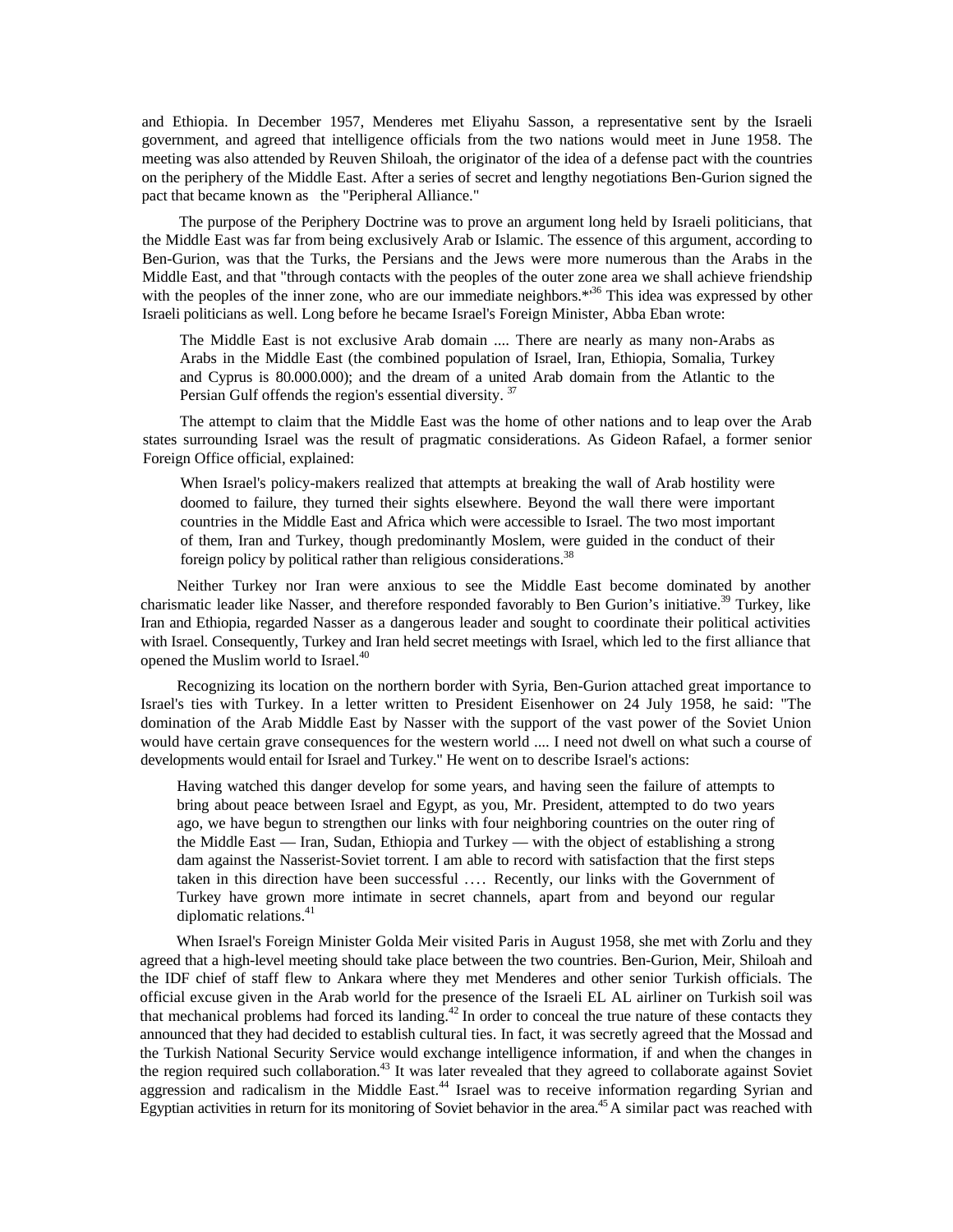the Iranian SAVAK, and by the end of 1958, the three agencies had agreed to cooperate on a project called Trident and held joint meetings periodically.<sup>46</sup> Turkey helped the Mossad by sharing information gathered by its agents who operated in Syria and the Mossad trained Turkish agents in counter-intelligence techniques and in the use of electronic devices.<sup>47</sup>

These arrangements led to a significant improvement in the relations between the two countries. Nevertheless, Turkey's decision to leave its formal representation in Tel-Aviv at the legation level reflected its determination to maintain low-key relations with Israel. This was a time of intense pan-Arab sentiment and Nasser's propaganda continued to affect the Middle East. From Ankara's point of view, full diplomatic relations with Israel could be only harmful.

The United States, whose policy was to support all moderate Islamic regimes in the area, did not stand in the way as it often did in Israel's relations with other countries.<sup>48</sup> In fact, political developments in the region led the Americans to regard the Turco-Israeli rapprochement favorably. Dangers seemed to be lurking everywhere. Under Nasser's leadership pan-Arabism reached a crescendo. The pro-Western Iraqi regime of Nuri al-Said was overthrown in 1958. With General Qasim at the helm, Western interests seemed to be in jeopardy. Jordan's King Hussein was always regarded as a feeble leader, hardly capable of protecting Western interests, and unrest in Jordan led to British intervention in 1958. In the same year, civil war erupted in Lebanon and the United States deemed it necessary to dispatch American forces to prop up Camille Shamoun's regime. Turkey agreed to the American request to use bases on its soil in order to carry out the invasion of Lebanon.<sup>49</sup> Like Iran and Pakistan. Turkey expressed its gratitude to President Eisenhower for his decision to intervene in Lebanon.<sup>50</sup> This event reinforced Turkey's alignment with the United States and the Western allies. Under these conditions, Israel and Turkey could collaborate without American pressure.

Relations between Israel and Turkey expanded to include non-security matters. According to Moshe Dayan, the Minister of Agriculture at that time, Turkey was one of the states which sought to benefit from Israel's expertise in agriculture.<sup>51</sup> By the end of 1959, the Israelis were asked to provide technical assistance. The Israeli Foreign Office responded positively and the Israeli embassy in Ankara was instructed to find out what Turkey's needs were.<sup>52</sup> Turkish officials were eager to maintain friendly relations with Israel, and some became even convinced that their country's connection to the Arab world had prevented it from making more rapid progress.<sup>53</sup>

#### **TURKISH FOREIGN POLICY BETWEEN THE 1960S AND 1980S**

Cooperation between the two countries continued until the Turkish military coup in May 1960. The demise of Menderes and the easing of Soviet pressure made it simpler for the Turkish government to maneuver between the Arabs and Israelis. Moreover, the anti-Turkish attitude of the United States during the Cyprus crisis that erupted in 1964, left the Turkish government disillusioned. Turkish officials began to realize that an alliance with the United States was no panacea for all of Turkey's foreign policy problems. Consequently, they felt less obligated to maintain good relations with Israel and Turkish foreign policy began to shift toward the Arabs and the Third World.<sup>54</sup> Even the attempt by Prime Minister Levi Eshkol to improve relations at his meeting with Ismet Inonu in Paris in July 1964 did not produce significant results. However, despite the fact that political relations had cooled, Turkey, like many other countries, had learned to appreciate the technical expertise of the Israelis and wished to continue to benefit from it.

Nasser's attempt to harness pan-Islamic support to the Arab cause made it difficult for any Islamic country to maintain overt relations with Israel. He made it abundantly clear that his country played a pivotal role in Arab. Islamic and African circles?-"<sup>1</sup> Consequently, Turkish foreign policy continued to operate under severe constraints. The Six-Day War of 1967 and subsequent events that intensified the Arab-Israeli conflict made it even more difficult for the Turkish government to identify with Israel. When Nasser blocked the Straits of Tiran, shortly before the war, maritime powers demanded that the Gulf of Aqaba be reopened to Israeli ships. To avoid criticism by Nasser, Turkey refrained from joining them. Furthermore, Turkey exchanged information with the Arabs regarding Israeli intentions. According to the testimony of senior Jordanian government officials, Turkey's ambassador visited King Hussein on 3 June 1967, and informed him that Israel would start its offensive on 5 or 6 of June with an air strike on Egypt's air bases.<sup>56</sup> The events that unfolded in early June confirmed the veracity of the ambassador's information.

Turkey's official attitude was similar to what it had been after the Suez Affair. Following the Six-Day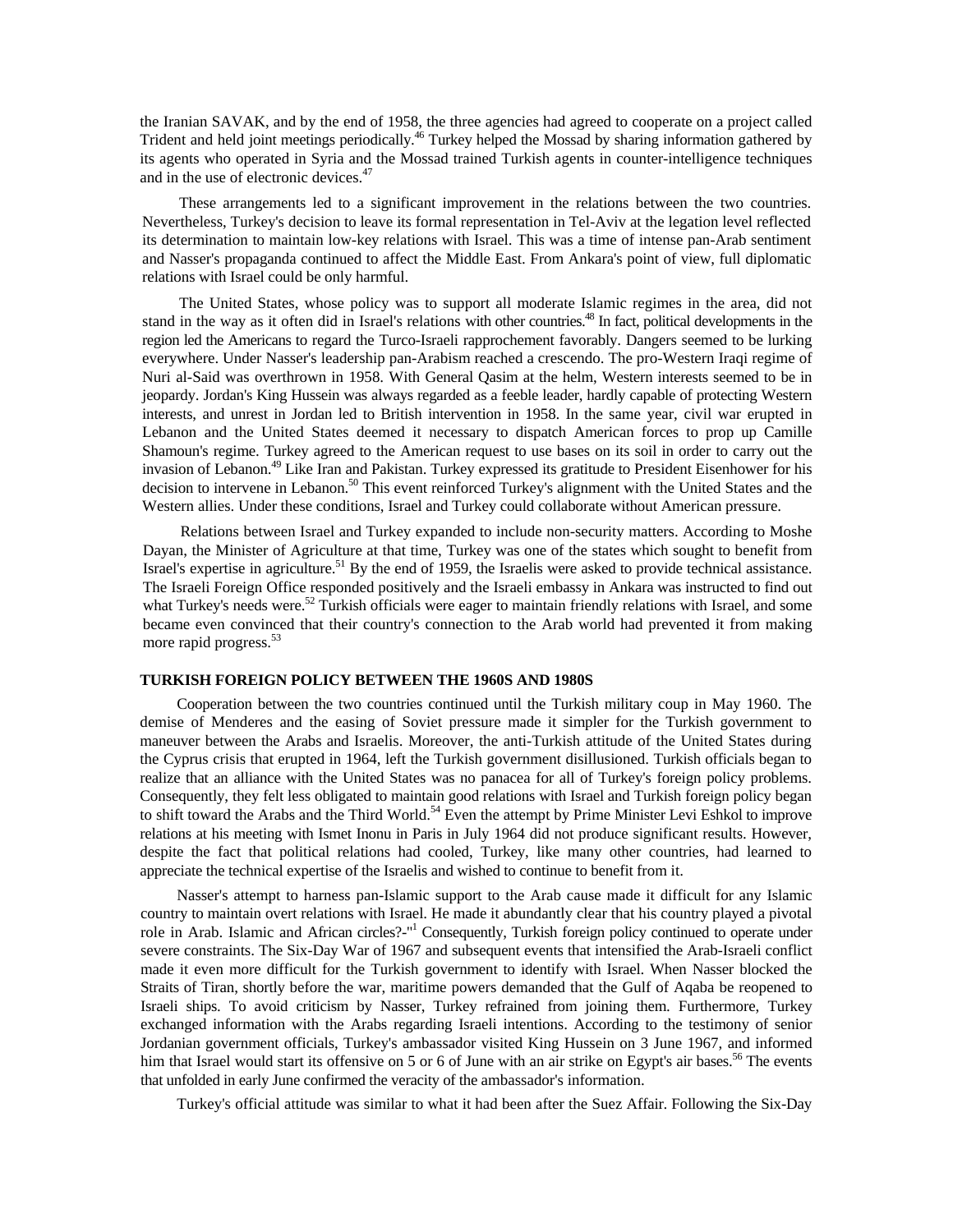War it deplored the occupation of Arab land and supported the UN Resolution 242, which called for Israeli withdrawal from territories conquered during the war, but also asserted that all states in the region had the right to live within secure and recognized boundaries. Furthermore, Turkey urged Israel to allow the Palestinians to return to their homeland, and refused to recognize any change in the status of the Arab-Israeli borders, including Jerusalem.<sup>57</sup> In a joint communique of 11 September 1967, Turkish Prime Minister Suleyman Demirel and King Hussein, who visited Turkey at that time, stated that Israel should withdraw from all occupied territories and implement the UN resolutions on Jerusalem.<sup>38</sup>

Several days later, Demirel visited the Soviet Union where he affirmed Turkey's opposition to the occupation of land by force, and called for an immediate withdrawal of Israeli forces from all occupied territories.<sup>59</sup> He made a similar statement the following month during a visit to Iraq.<sup>60</sup> This was a period in which Turkey managed to play the role of an honest broker without seriously offending Israel or the Arabs.<sup>61</sup> This was partially because UN Resolution 242 was supported by most world leaders, even those who were friendly to Israel. On his visit to Tunis in the autumn of 1968 Turkey's Foreign Minister Ihsan Sabri Caglayangil found it convenient to join his counterpart. Al-Habib Bourguiba Jr. in a joint statement regarding the need to solve the Middle East conflict according to the UN Resolution 242.<sup>62</sup> Expressed by a Turkish statesman on a visit to a country that the Israeli government considered moderate, such a statement did not have grave consequences for Turco-Israeli relations.

This policy of "benevolent neutrality" was short-lived. In a banquet held in honor of Iraq's Vice President Ammash, Demirel restated his country's opposition to occupation of land by force, and its support of the UN Resolution 242.<sup>63</sup> The Turkish government was under pressure not only from the Arab states but also from radical groups inside Turkey. These groups pushed the government to pursue anti-Western and anti-Israeli policies. In May 1971, the Israeli Consul General Ephraim Elron was captured by the Turkish People's Liberation Front.<sup>64</sup> Under such pressure the Turkish government did not have the desire to upgrade its relations with Israel.

The impasse in the Israeli-Arab conflict during the early 1970s, when Golda Meir was in power, had adverse effects on relations with Turkey. Arab pressure mounted to such an extent that during the Yom Kippur War of 1973 Turkey, whose economy was heavily dependent on oil supplied by OPEC, actually allowed Soviet aircraft to overfly its territory, while barring the Americans from using their bases to help Israel.<sup>65</sup> Turkey's dependence on oil did not allow her to ignore OPEC's demand to sever its relations with Israel. Moreover, Turkey did not wish to be denied any economic opportunities that were opening up in the oil producing Arab countries. By denying the United States permission to use its airfields, the Turkish government angered both Israel and the United States.<sup>66</sup>

Although Turkey's Prime Minister Bulent Ecevit continued to argue that his country's policy was to maintain what he called "positive neutrality." Turco-Israeli relations continued to remain cold and even deteriorated when Turkey continuously supported Arab sponsored resolutions in the UN, including the one equating Zionism and racism which was adopted by the General Assembly in November 1975.<sup>67</sup> Several months earlier Turkey had recognized the PLO as the legitimate body representing the Palestinian people. Nevertheless, Turkey never failed to appreciate Israel's technical expertise. Turkey began purchasing arms from Israel when relations between the two countries seemed tense on the surface. In 1975, Turkey purchased Israeli-made Shafrir air-to-air missiles, Hetz anti-tank shells, Uzi submachine guns and ammunition. There were also unconfirmed reports that Israel collaborated with Turkey in the invasion of Cyprus by providing arms and technical know-how.68

Economic considerations increasingly determined Turkish foreign policy. The Turkish government welcomed trade relations with Israel, but not at the expense of losing the Arab markets. This becomes clear when one follows Turkish official statements. In the fall of 1978, Ecevit wrote:

Turkey can be an ideal partner for establishing industries that would not only appeal to Turkey, not only meet the requirements of Turkey's own development, but can also appeal to other countries of the world, particularly those of the Middle East.<sup>69</sup>

Despite the fact that the 1979 Camp David peace accord between Israel and Egypt caused disunity in the Arab camp, Turkish policy remained pro-Arab. Witnessing Egypt's predicament as a pariah in the Arab world, Turkey did not wish to incur Arab wrath and become the target of criticism by Syria and Iraq. In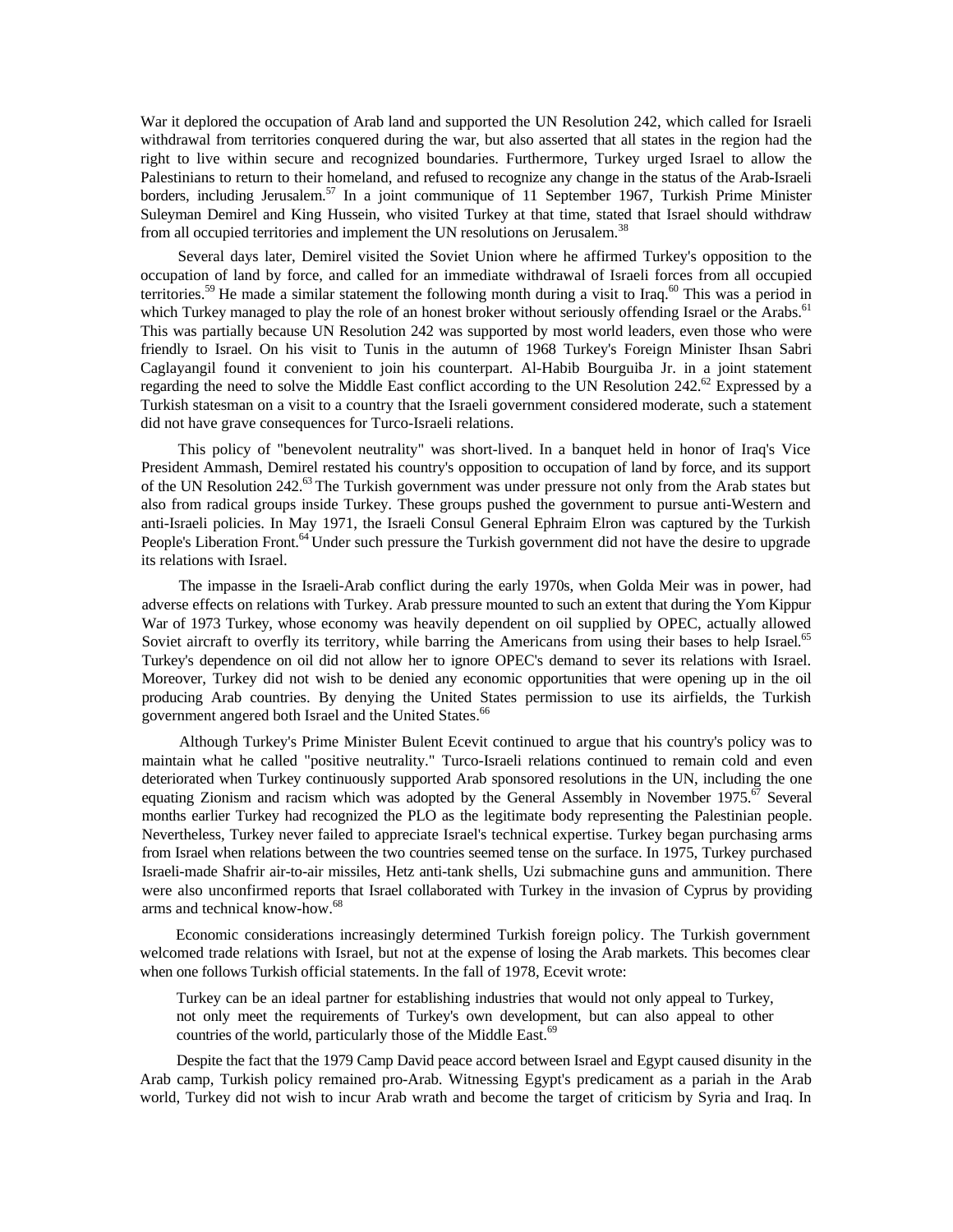October 1979, the PLO was allowed to open an office in Ankara and the Turkish government denounced Israel's decision to annex east Jerusalem. Demirel claimed that such a step would be contrary to international law.<sup>70</sup> As well, strong pressure from Turkish right-wing groups, especially the National Salvation Party, forced the government to intensify its anti-Israeli rhetoric. Finally, Turkey's pro-Arab position was due largely to its continuing dependence on Arab oil, which was compounded when the Iranian revolution resulted in reduced production and higher prices. To make matters worse, the Turkish economy was in a state of near collapse in 1979. The lack of hard currency resulted in a desperate need to seek affordable oil. This state of affairs forced the Turkish government to turn to Arab oil producing countries. Fearful of another harsh winter, the military government of Bulent Ulusu decided to increase its oil purchases from the Arab states. In 1980, Turkey purchased 5 million tons of oil from Iraq, 3.4 million tons from Iran, 2 million tons from Libya and 1 million tons from Saudi Arabia." The Saudis gave Turkey an additional 2 million tons of oil and \$75 million in economic assistance. The Turks were expected to reciprocate by severing their relations with Israel.<sup>72</sup> By the end of 1980, the Saudis increased the pressure on the Turkish government by providing a loan of \$250 million.<sup>73</sup> Therefore, the Turkish government decided to withdraw its legation personnel from Tel-Aviv, once again putting the relationship on the *charge d'affaires* level.74 Islamic sentiment continued to play a significant role in keeping Turkey and Israel apart.<sup>75</sup> This remained the case, despite the fact that pan-Arabism has weakened considerably since the Camp David accords between Egypt and Israel. Arab solidarity continued to suffer setbacks throughout the 1980s, and Iraq's invasion of Kuwait accelerated this process.'<sup>6</sup>

The stormy events in Lebanon again altered the relationship, leading to closer intelligence ties between Turkey and Israel. While Palestinian groups operated from Lebanon against Israel, radical anti-Turkish forces used the Bekaa Valley as a base of operations against Turkey.<sup>77</sup> In 1982, there were reports of secret cooperation between the Turkish and Israeli security services in the search for Armenian terrorists who had operated from Palestinian bases in Beirut and later were caught by the IDF.<sup>78</sup> Additional factors could have helped to improve relations between Turkey and Israel. PLO leader Yasser Arafat's visit to Cairo in December 1983 made Turkey's rapprochement with Israel more easily acceptable in the Arab world. Moreover, the reduction in oil prices during the mid 1980s reduced the risk of an oil embargo against Turkey, which became less dependent on the Arab oil markets. Consequently, the contacts between the two countries intensified. Turkish parliament members met Likud Prime Minister Itzhak Shamir in September 1984.<sup>79</sup> This was followed by another important meeting on 4 April 1985, when Turkey's Foreign Minister Vahit Halefoglu met with Israel's ambassador Meir Rosenne in Washington. The Turks were impressed by Israel's influence in Washington and wished to use it in order to obtain American aid.<sup>80</sup> The Turkish government wanted to enlist the support of the Jewish lobby who was regarded as capable of neutralizing the impact of pro-Greek and pro-Armenian pressure groups in the American Congress.<sup>81</sup> This attempt was crowned with success largely due to the Israeli embassy in Washington whose personnel used their influence in order to convince the Jewish lobby members that Israel and Turkey had identical interests.

However, despite these positive developments, Turkish diplomacy could not change dramatically in favor of overt relations with Israel. Jewish lobbying efforts in Washington were not alone enough to drastically change Turkey's attitude toward Israel. The Turkish government still needed Arab diplomatic support for its claim to Cyprus and therefore refrained from openly supporting Israel.<sup>82</sup> It was politically inconceivable for the Turkish government not to recognize the Palestine Liberation Organization, which was gaining recognition from many Third World and European countries. For this reason Turco-Israeli relations suffered as a result of the Palestinian uprising *(intifada),* which erupted in the occupied territories in December 1987. Israel's denunciation by world leaders, including those friendly to Israel, left the Turkish government in a quandry. Not to condemn the *intifada* would have been regarded as a betrayal of the PLO, which by then was regarded by most nations as the legitimate representative of the Palestinian people. Turkey's support of the Palestinians continued throughout the 1980s and even the fact that the Turkish government became more overt in its dealings with Israel did not change its pro-Palestinian policy. As late as January 1991, Turkish President Turgut Ozal had explicitly stated his country's support for the Palestinians.<sup>83</sup>

Both Israel and Turkey were interested in maintaining good relations. Israel, however, took the initiative on most occasions.84 In its attempts to establish an atmosphere of cordial relations, Israel had always taken special care to respond to Turkey's needs. Although Israel expressed disappointment over Turkey's official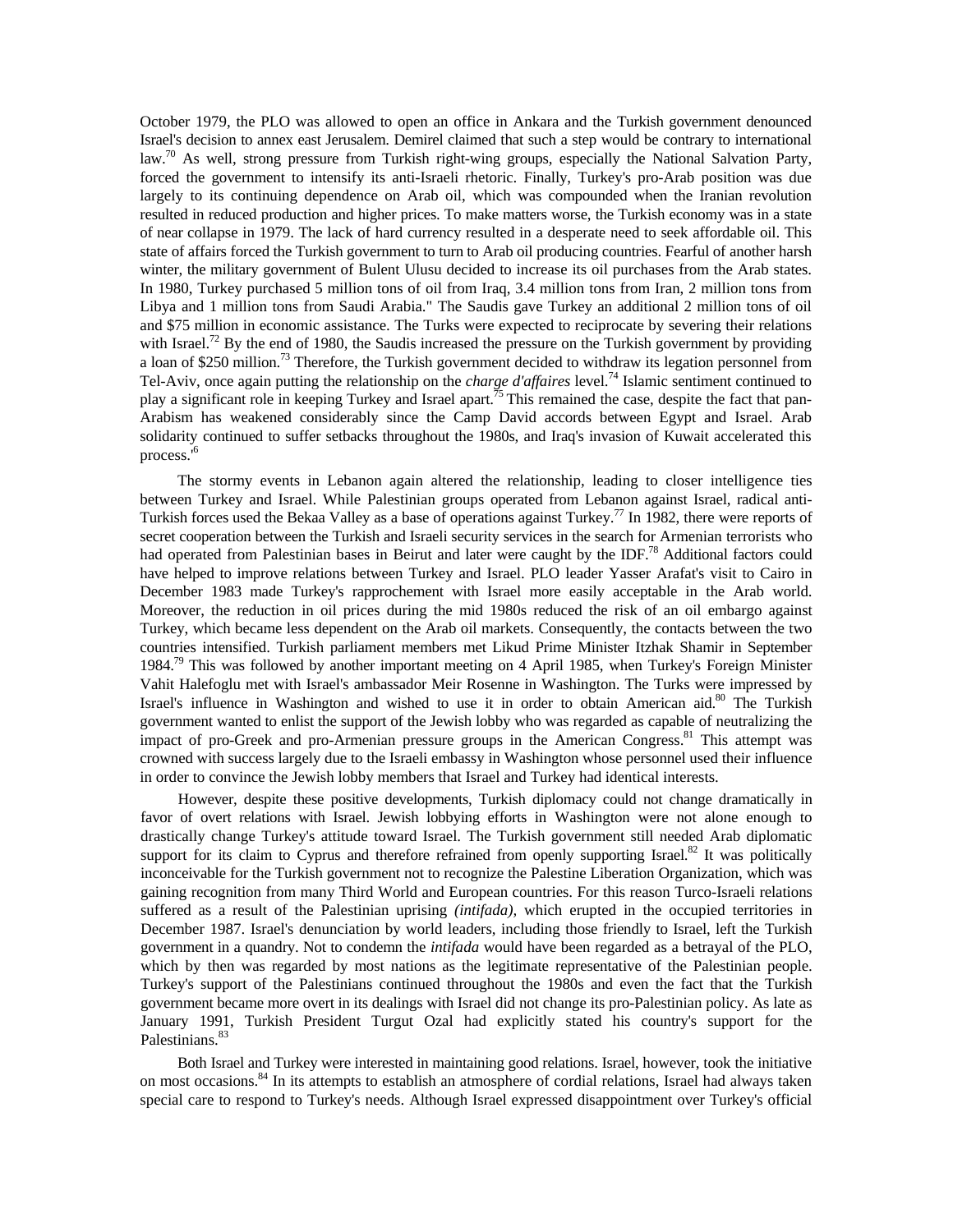stand, criticism from Jerusalem remained restrained. Israel never mentioned the negative aspects of Turkish policy. Thus for example, the Turkish massacre of the Armenians and other minorities in the beginning of the century was never mentioned in the Israeli press. Likewise, Israeli sources refrained from commenting on Turkey's water project and the building of the Ataturk Dam.

The events of the late 1980s eased the tension in the Middle East. The Cold War ended and thus the specter of the Soviet threat had vanished. Turkish leaders no longer felt compelled to be tied to a Western alliance. However, it was still necessary to seek the support of the United States which remained the only great power in the area. Turkish diplomacy became much less constrained since it was relatively free from Arab pressure. The onset of the Middle East peace talks allowed Turkish diplomacy to be more overt. Gone were the days of pan-Arabism when any contact with Israel was regarded as a betrayal of the Arab cause. To those who denounced its association with Israel, Turkey could always claim that the Arabs themselves had already come to terms with Israel. This state of affairs allowed Turkey to maneuver more freely between Israel and the Arabs. The conciliatory attitude taken by the Palestine National Council in 1988 paved the way for a dialogue with Israel since the PLO, after a long period of bitter disagreement with Yasser Arafat,<sup>85</sup> accepted the UN Resolution 242, agreeing to the principle of land for peace and renouncing terrorism.

No account of Turco-Israeli relations can be complete without considering the tension in relations between Turkey and Syria. This state of affairs led the Turkish government to maintain interest in a strong Israeli state. An attempt to explore this topic will be made in the following section.

## THE IMPACT OF THE SYRIAN THREAT

Turco-Syrian relations add an important dimension without which Turkey's ties with the Jewish state cannot be properly understood. Therefore, they deserve special attention. Turkey's policy toward Israel was determined not only by fear of pan-Arabism and Nasser's ambition, but also by Syria's aggressive behavior. The bone of contention between the two countries has been the province of Iskanderun (Alexandretta) which according to Ataturk's National Pact was to remain part of new Turkey's homeland. However, French occupation of the area during peace negotiations at Lausanne delayed its incorporation into Turkey. The Franco-Turkish Treaty of 20 October 1921 stipulated that the area should remain Turkish. In a plebiscite held in the province in 1939 the overwhelming majority opted for reunion with Turkey, and the French ceded the province to Turkey. Syria gained independence from France in 1946 and since then this issue has continued to poison the relations between the two countries.

The loss of Iskanderun was one of the main reasons for the success of the radical left-wing Ba'ath party in Syria. Among the first to organize resistance to the Turks in Iskanderun was Zaki al-Arsuzi who also founded a movement called *al-Ba'th al-Arabi* in 1940. This movement was short-lived, but most of its members joined the main Ba'ath party which was being formed at that time by Michel Aflaq and Salah al-Bitar.<sup>86</sup> In addition to his resentment over Iskanderun, al Arsuzi belonged to the Alawi minority whose members were defeated and persecuted by the Turks for centuries.<sup>8</sup> Arsuzi brought with him many Alawi members and thus injected into the Ba'ath party nationalistic and mystical content.<sup>88</sup> Resentment over Iskanderun loomed large in the Ba'ath party propaganda. Turks were constantly reminded of it, and the fear of Syrian revenge did not dissipate. The fact that Iskanderun was not mentioned in the meeting between the Syrian and Turkish foreign ministers in Ankara in March 1991 did not eliminate Turkish fear.

The fear of losing Iskanderun was one of the factors that lead Turkey to cultivate its relations with Israel. From Turkey's point of view a strong Israeli state capable of keeping Syria at bay was an advantage.<sup>89</sup> Although Turkish officials repeatedly announced that they supported the peace process, a successful conclusion to the Israeli-Syrian dialogue raised the specter that Syrian forces would be freed to challenge Turkey and to settle the account over Iskanderun. Such a scenario was not very appealing to the Turkish government. In addition, Syria wanted to have a larger share of the water from the Euphrates River and resented the fact that the newly constructed Ataturk Dam gave Turkey the ability to cut off Syria's water supplies.<sup>90</sup>

Syria's traditional role as haven for anti-Turkish terrorists constituted an additional source of animosity. Turkey's pro-Western orientation was never to Syria's liking. Syria had given shelter and encouragement to radical groups of Turks and Kurds and to political movements, such as the Armenian Marxist terrorist organization ASALA. These groups continued to operate from the Bekaa Valley in Lebanon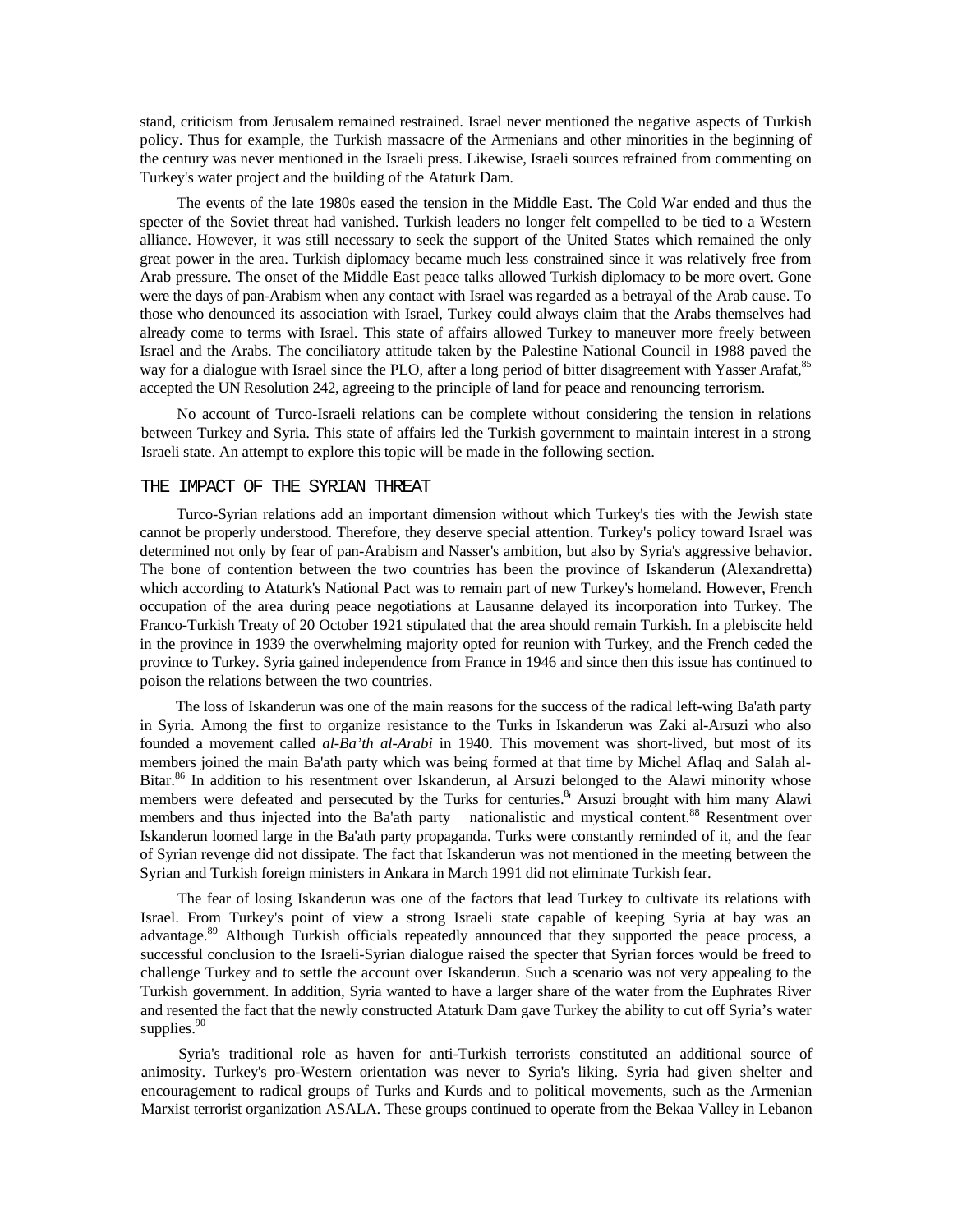and most of them were in contact with the PLO and other Palestinian groups. The radical Turkish organization known as Apocus, whose aim is to establish a Marxist state in Eastern and Southeastern Anatolia, collaborated with the Popular Front for the Liberation of Palestine. One of group members, Mehmet Girgin who was caught by the Turkish security forces, gave the following confession:

They took us to Damascus. Then we crossed the border into Lebanon and arrived in their camps there. We have been trained in this military training camp in Palestine on the usage of various weapons, handling explosives and bombs and styles of attack and defense. In the meantime, we have also been trained for fighting at close quarters with bayonets just like men of a regular army. After staying in this training camp for three months, we were taken to the Shattul Shavim, also called the Lebanon Organization. They took us from here to the Armenian Secret Army for Liberation. We were trained in this camp on bomb manufacture and types of explosives. While we were in this camp, we knew that a group of 50 to 60 people from Turkey were receiving military training in the camps of the Habbash organization **91** 

Although Turkey officially continued to support the Palestinians, this association strained its relations with the PLO. Anxious to smear the PLO's reputation, Israel had taken the opportunity to inform Ankara about these contacts.<sup>92</sup> Neither the water problem nor the Kurdish issue are essential for Syria whose leaders tend to use them against Turkey whenever they deem it convenient. On 8 January 1990, a group of militants from the Kurdish Workers Party (PKK), tried to penetrate Turkey from Syrian territory. The infiltrators, who were caught and killed by the Turkish security forces, carried Syrian identity cards.<sup>93</sup> Turkey's dissatisfaction with Syrian behavior reached a point of crisis by the end of 1993. In an exclusive interview with a *Jerusalem Post* correspondent, Foreign Minister Hikmet Cetin openly accused Damascus of not keeping its promise to stop supporting the Kurdish terrorists. He said that both his country and Israel were being harassed by Syrian-backed terrorists operating from the Bekaa Valley which was under Syrian control.<sup>94</sup> These terrorists, he said, included the Islamic Jihad which attacks Israel, and the PKK. Military sources in Turkey were convinced that PKK terrorists were flying from Syria to Armenia then going through Iranian territory into Turkey. Cetin went as far as asking Israel to enter in a joint battle against terrorism. He said. "We don't think that just and lasting peace can be achieved unless we get rid of terrorist activity in the region .... We will not be able to reach real peace in the area if 10 or 20 terrorist groups find a comfortable place in the Bekaa Valley."<sup>95</sup>

Unwilling to provoke Syria and thus bring the Middle East peace talks to a standstill. Israeli officials responded by saying. "We are not interested in making enemies .... The PKK has never hurt us. We don't have any interest in antagonizing Syria."<sup>96</sup> In the same interview Cetin called for a free trade agreement with Israel. The Israelis remained willing to increase trade with Turkey, although major concerns remain. Israeli clothes manufacturers fear that such an agreement would bring a flood of cheap garments from Turkey. Nevertheless, economic cooperation between the countries continues. Micha Harish, Israel's Trade and Industry Minister regards Turkey as a market with great potential. Israel is planning to build a fully equipped hospital in Istanbul and has embarked on a \$21 billion regional development project in Southeast Turkey.<sup>97</sup> The Turkish government of the post-Ozal era is in a quandary. Expressing a desire for Arab-Israeli dialogue always seemed good politics; however, as the peace negotiations between Israel and Syria develop the fear and confusion in Ankara increases.98

## **EPILOGUE: TOWARD OVERT RELATIONS**

Events in the late 1980s were bound to have an effect on Turco-Israeli relations since the constraints on Turkish foreign policy were no longer as formidable as they had been in earlier times. The end of the Cold War caused changes which could not fail to affect the Middle East. Now Turkish officials could argue that maintaining normal relations with Israel should not come as a surprise to the Arabs who are gradually coming to terms with the Jewish state. Moreover, Turkish foreign policy was impeccably even-handed. The Turks immediately recognized the state of Palestine as proclaimed by the Palestine National Council on November 1988. This recognition was consistent with the Turkish position that the PLO was the sole representative of the Palestinian people, and that the best way to resolve the Middle East conflict was to accept UN Resolution 242.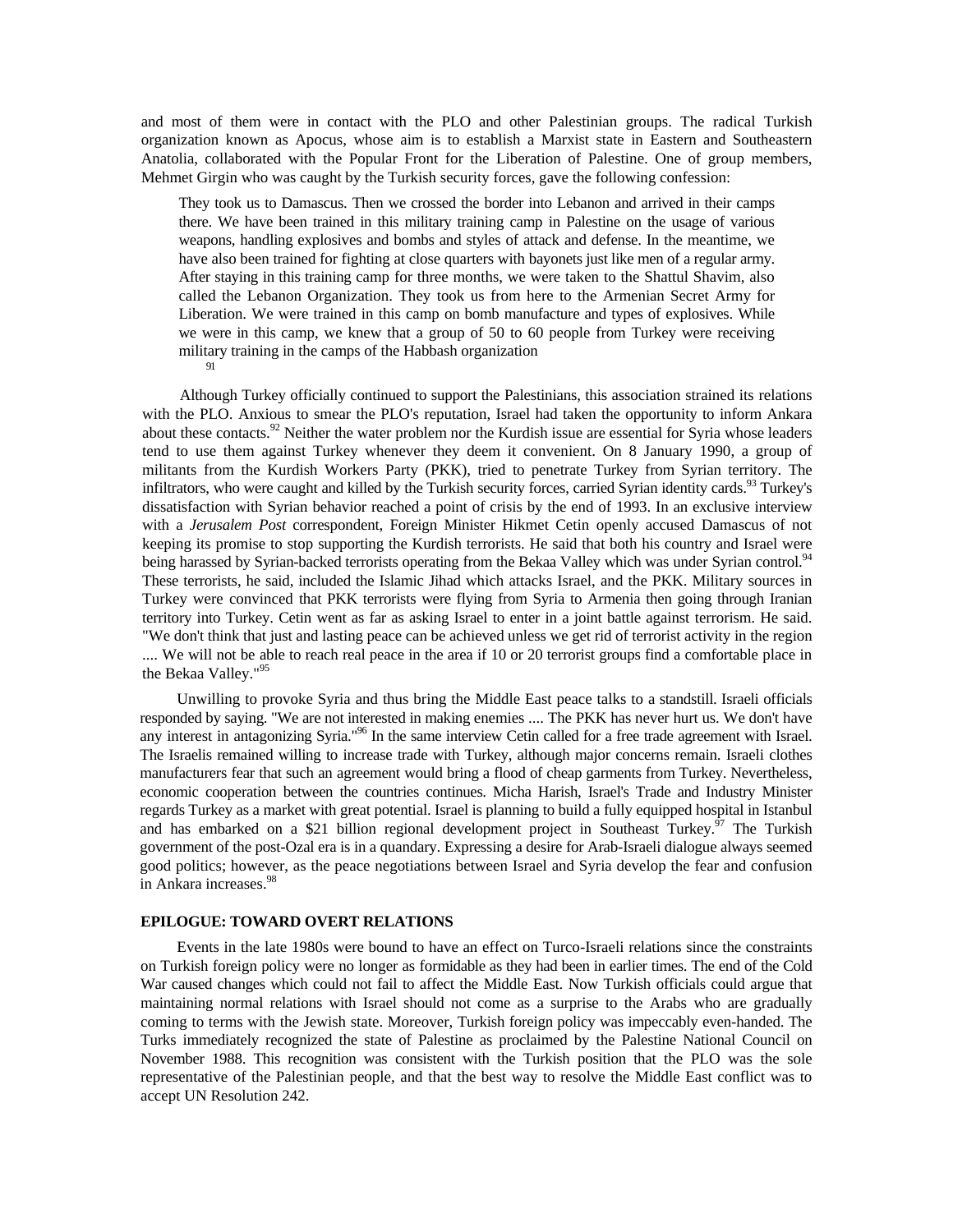Although the Israelis protested against the speed with which Turkey gave its recognition to the Palestinian declaration, they were not surprised. The Turkish position did not seem unreasonable or one-sided. Moreover, the Turkish government did not let its relations with Israel suffer as a result of its pro-Palestinian gesture. The peace process had often been mentioned in the Turkish press, and when Shamir proposed his autonomy plan in May 1989, it was welcomed by Ankara. In an attempt to demonstrate its impartiality, the Turkish government gave its immediate endorsement to another plan proposed by Egypt's President Husni Mubarak in the autumn of 1989.

The improvement in Israel's relations with the states of Eastern Europe and especially the establishment of full diplomatic relations between Greece and Israel reassured the Turkish government that rapprochement with Israel was not as risky as it has been in the past." Now there was no danger that the Muslim world would stand behind Greece and condemn Turkey for its decision to normalize relations with Israel. From the Turkish government's point of view, tarrying on this issue was tantamount to letting Greece and the Balkan states take the lead in the diplomatic game. Turkey intensified its contacts with Israel and began reconsidering the possibility of establishing full diplomatic relations. In spring 1990, Turkey agreed to supply water to Israel, but intense Arab pressure forced it to withdraw its offer.

In the early 1990s Israel was scoring diplomatic victories everywhere. Asia's most populated countries, such as India and China, established diplomatic relations with Israel, and others followed their example. At last, in December 1991, the political climate seemed appropriate and the Turkish government decided, to establish full diplomatic relations with Israel. A bilateral trade agreement was signed in March 1993.10° An editorial in the daily *Ha'aretz* revealed that Rabin had called upon the United States to support Turkey in order to counter Iranian influence in the Middle East.<sup>101</sup> Ozal's death raised Israeli fears that relations with Turkey might suffer.<sup>102</sup> However, contacts between the two countries reached a crescendo by the end of 1993, when Cetin arrived in Israel where he met President Ezer Weizman, Peres and other officials. The meeting concluded with the signing of a "Strategic Cooperation Agreement" between the two countries. It included the following accords: cooperation in international and regional affairs in order to promote peace; cooperation in military technology transfers between the armed forces of the two countries; joint educational and cultural programs; and agreements to facilitate trade and investments. Cetin stressed his government's resolve to promote peace in the region, and pledged a \$2 million grant for infrastructure development in the Gaza Strip and Jericho and a S50 million soft loan upon the successful conclusion of the peace negotiations. Both Weizman and Peres accepted Cetin's invitation to visit Turkey in the beginning of 1994.103 Nevertheless, despite his positive attitude toward Israel, Cetin still insisted that a long-lasting peace in the Middle East must be based on the "land for peace" principle enshrined in UN Security Council Resolutions 242 and 338.104

Both Weizman and Peres visited Turkey in the beginning of 1994. They met with Demirel and senior Turkish officials, and agreed to strive for peace and to cooperate in joint projects.<sup>103</sup> The Israelis showed interest in the "Magnavat Spring Project" which could supply them large quantities of water.<sup>106</sup> On 1 September 1994, both sides began negotiations on free trade.<sup>107</sup> Turkish leaders continued to maintain the image of impartiality in the Arab-Israeli conflict. On 16 September 1994, Prime Minister Tansu Ciller and Demirel met Arafat in Ankara. Ciller agreed to Arafat's request to contribute Turkish troops to an international peacekeeping force to be deployed in the Palestinian self rule areas.<sup>108</sup> Turkey also expressed its willingness to embark on joint ventures in Gaza.<sup>109</sup> Ciller's sympathy for the Palestinians caused a temporary crisis in Turkey's relations with Israel. In November 1994, when Ciller paid a visit to Israel, Rabin announced that the two countries had concluded cooperation agreements in such areas as drug smuggling, terrorism and even spoke about collaboration in the water project.<sup>110</sup> This euphoric atmosphere was clouded, however, by Ciller's decision to visit Orient House, the headquarters of the Palestinian delegation in East Jerusalem. This decision was not coordinated with Israel and caused considerable anger in government circles. Rabin angrily responded that Israel was "tricked."111 However, he did not wish to allow the incident to poison Israel's relations with Turkey. He stated that the decision was harmful, but he added that "despite the visit, Israel's relations with Turkey will not worsen."112 He explained that Turkey could play a major role in the peace process and that it was a valuable supplier of water to Israel.<sup>113</sup> Also, Ciller's agreement to cooperate with the Mossad and the CIA in combating terrorism was greatly appreciated by the Israelis, who were determined not to let this incident cloud their relations with Turkey."<sup>4</sup> In addition, Turkey agreed to coordinate its commercial ventures in Central Asia with Israel and the United States.<sup>115</sup> All these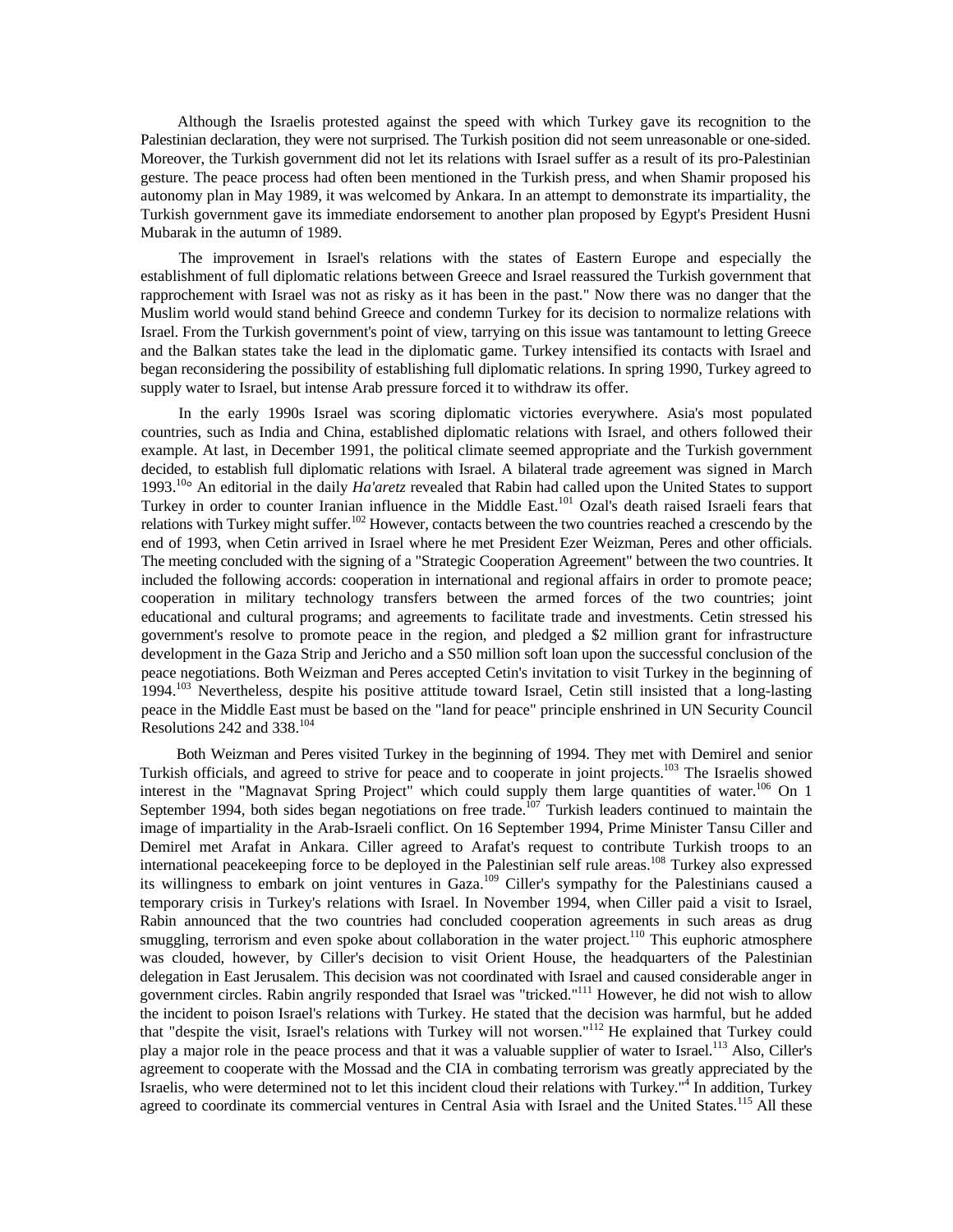were compelling reasons for normal relations between the two countries, and so far both sides seem determined to overcome all obstacles that might hinder mutual understanding.

#### **CONCLUSION**

Throughout the entire period that has been examined here Turco-Israeli relations remained cordial. Cooperation between the two countries never ceased. What kept these contacts going was Turkey's basic attitude that it had more in common with Israel than with the Arab states. This mentality was reinforced by Turkey's cultural transformation which began in the Ataturk era, and seems to have had a significant impact on Turkish foreign policy orientation. However, pragmatic considerations played an important role as well. Israel's ability to provide technical assistance in many fields, including the military, was appreciated in Ankara. Turkey entered the Peripheral Agreement with Israel because it did not wish to confront a Middle East dominated by Nasser and the forces of Arab nationalism. Relations with Israel were regarded also as a way to improve Ankara's image in the eyes of the Jewish lobby whose members were perceived as capable of manipulating US foreign policy.

Even when the tide of pan-Arabism subsided and the Egyptian threat was eliminated, Turkey had compelling reasons to maintain good relations with Israel. Its pro-Western orientation and hatred of communism distanced Turkey from the Arab states who were regarded as Moscow's clients. But even more compelling was the Syrian threat which intensified as a result of the controversy over Iskanderun and Damascus' assistance to the PKK. Turkey's official stand was that a solution to the Arab-Israeli conflict should be found. However, how happy the Turkish government would be if and when Israel and Syria sign a peace treaty is open to question, particularly if Israeli forces withdraw from the Golan Heights. It is obvious that such a scenario is not to Ankara's liking.

However, despite the obvious need for good relations with Israel, pragmatic considerations sometimes pulled in the other direction. It was important that Turkey not be seen as a collaborator with the Zionist state which in the Arab propaganda was perceived as being a tool of Western imperialism. Turkey's economic needs dictated reliance on the Arab markets, especially for oil. In addition, Turkey needed Saudi financial assistance. In the political sphere Turkey sought to obtain Arab support during the Cyprus crisis. Overt relations with Israel could cost Turkey the loss of support from the numerous Muslim members in the UN.

Throughout the entire period Turkey attempted with some success to obtain the good will of both sides. The Turkish government was attacked by both sides. Whereas the Arabs criticized it for siding with Israel behind their backs, the Israelis reprimanded Turkey for its official anti-Israeli declarations. Arab criticism was harsher and more frequent. The Israelis seem to have understood Ankara's predicament and their protests remained mild. It was rarely possible for the Turkish government to pursue an even-handed policy. Nevertheless, throughout the entire period under investigation Turkish policy was quite successful. This was particularly true during the late 1960s, when Turkey was capable of demonstrating sympathy with the Arab states by condemning Israeli aggression in the Six-Day War, without offending Israel, and during the late 1980s when it was able to denounce the Israeli suppression of the *intifada* without recriminations.

The Israeli-Palestinian dialogue allowed Turkish foreign policy toward Israel to surface. Overt relations became a possibility when Israel's foreign policy succeeded in leading many Asian and African nations into granting official recognition. When the Balkan states and Greece in particular began establishing diplomatic relations with Israel, Turkey could no longer hesitate. Israel seems to have become a ''desirable bride."

What will the future of Turco-Israeli relations be? As long as the Arab-Israeli conflict persists, Turkey is likely to maintain a low-key posture in foreign affairs, particularly in the aftermath of the bloody Hebron massacre in February 1994, which led to intense rage in the Muslim world. Turco-Israeli relations are not likely to be seriously affected by incidents like this, and even the recent political events in Turkey are not likely to change the country's foreign policy orientation. Recent local elections in Turkey indicate that the Islamic Welfare Party has become more popular. Led by Necmettin Erbakan, the party is determined to establish stronger links with the Islamic world. Spokesmen for the party have indicated on many occasions that they challenge Ataturk's doctrine that tied their country's destiny to the West."6 Nevertheless, the Islamic party is far from being able to achieve victory in the national elections. Ciller's True Path Party did not fare well at the polls, but its main opponent, the conservative Motherland Party did not do well either. The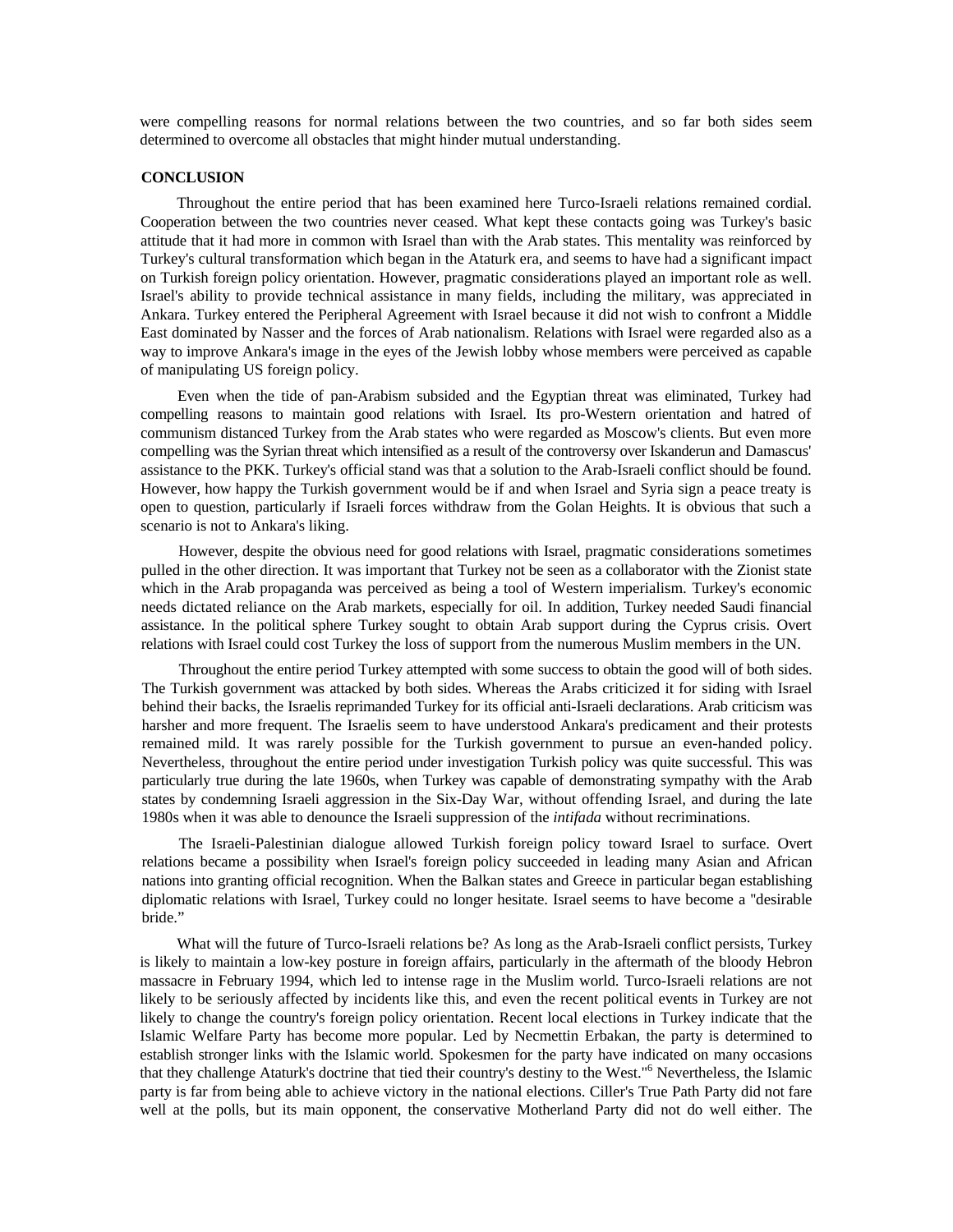coalition between the True Path Party and the Social Democratic People's Party gives Ciller's government control over 36 percent of the votes. Although this is less than the 40 percent that President Demirel had declared to be a benchmark for electoral victory, Ciller's position seems secure for now.

Turkey's attitude is more likely to be determined by external events reaching beyond the region. The demise of the Soviet Union, which left the United States as the only superpower in the area, provides a certain guarantee that closer relations with Israel will continue to be in Turkey's best interests for the foreseeable future. Turkey's participation in European organizations and its dependence on American financial support makes it difficult for Ankara to sever its relations with Israel. Furthermore, the abundance of reasonably priced oil in the world market makes it unlikely that Turkey will have to radically alter its foreign policy orientation in favor of the Arab states. Also, Israel and Turkey seem to be cooperating in the scramble for Central Asia. From Ankara's point of view, its dangerous rival in the area is not Israel but Russia.117 The Israelis regard collaboration with Turkey in Central Asia as a blessing. Harish believes that cooperation between the two countries helps make Turkey "a bridge to the Muslim world."118 A significant part of the Turkish intellectual elite favors good relations with Israel. Israeli technical and scientific assistance and the growing volume of trade between the two countries makes it unlikely that relations would take a turn for the worse. Finally, if the Israeli-Palestinian dialogue continues Turkey will benefit from its ability to act as an honest broker and its relations with Israel would be likely to remain friendly.

#### Endnotes

- 1. Shimon Peres and Haggai Eshed. *Tomorrow is Now* (Hebrew), (Jerusalem: Keter, 1978), p. 299.
- 2. Reuven Kashani, *The Jewish Communities in Turkey* (Hebrew), (Jerusalem: The Sephardic Federation in Israel, 1978), p. 78.
- 3. See M. Hakan Yavuz. "Turkey's Relations with Israel." *Dis Politico* (Ankara), XV, no. 3-4 (1991), pp. 41-69.
- 4. Amikam Nachmani. *Israel. Turkey and Greece: Uneasy Relations in the East Mediterranean* (London: Frank Cass, 1987), p. 44.
- 5. Mehemet Gonlubol, *Turkish Participation in the United Nations. 19451954* (Ankara: Faculty of Political Science, University of Ankara, 1963). pp. 35-36.
- 6. Michael B. Bishku. "Turkey and its Middle Eastern Neighbors since 1945." *Journal of South Asian and Middle Eastern Studies.*  XV. no. 3 (Spring 1992). p. 59.
- 7. Walter Eytan. *The First Ten Years: A Diplomatic History of Israel* (London: Weidenfeld and Nicolson. 1958), pp. 13-15.
- 8. Bishku. "Middle Eastern Neighbours." pp. 60.
- 9. Ismail Soysal, "70 years of Turkish-Arab Relations and an Analysis on Turkish-Iraqi Relations," *Studies on Turkish-Arab Relations,* no. 6 (1991), p. 49.
- 10. See Central Intelligence Agency. *Israel: Foreign Intelligence and Security Services* (Washington DC, March 1979).
- 11. Benjamin Beit-Hallahmi, *The Israeli Connection: Who Israel Arms and Why* (New York: Pantheon, 1987). p. 16.
- 12. Meir Bareli. *Understanding Ben Gurion* (Hebrew), (Jerusalem: Edanim, 1986), p. 136.
- 13. Moshe Sharett, *Personal Diary.* I (Tel-Aviv: Dvir. 1978) p. 75.
- 14. Peretz Merhav. *The Israeli Left: History. Problems. Documents* (San Diego and New York: A. S. Barnes. 1980), p. 145.
- 15. Yechiel Halpern, *Israel and Communism* (Hebrew), (Tel-Aviv: Achdut. 1951). p. 208.
- 16. Shaul Kantsler. *The Left-Wing in Israel: Intelligentsia in a Tangle of Alienation* (Hebrew). (Tel-Aviv: Otpaz, 1984), p. 61.
- 17. Nachmani. *Uneasy Relations,* p. 57.
- 18. Research conducted among the Jews of Turkey shows clearly that many have an identity problem. See Walter F. Weiker, *Ottomans. Turks and the Jewish Polity: A History of the Jews in Turkey* (Lanham. MD: University Press of America, 1992), p. 324.
- 19. Philip Robins, *Turkey and the Middle East* (New York: Council on Foreign Relations. 1991). p. 76.
- 20. Nuri Eren, *Turkey Today and Tomorrow: An Experiment in Westernization* (New York and London: Praeger. 1963), p. 238.
- 21. Walter Henry Nelson and Terence Prittie, *The Economic War Against The Jews* (New York: Random House, 1977), p. 142.
- 22. Robins. *Turkey and the Middle East.*
- 23. Eytan, *First Ten Years,* p. 87.
- 24. Robert W. Macdonald. *The League of Arab States: A Study in the Dynamics of Regional Organization* (Princeton. NJ: Princeton University Press, 1965). p. 121.
- 25. *Time.* 10 January 1955. p. 24.
- 26. Beit-Hallahmi. *Israeli Connection.*
- 27. *Foreign Relations of the United States.* 5 (1950), pp. 960-61.
- 28. Eytan, *First Ten Years,* pp. 133-34.
- 29. *Le Monde.* 27 December 1957.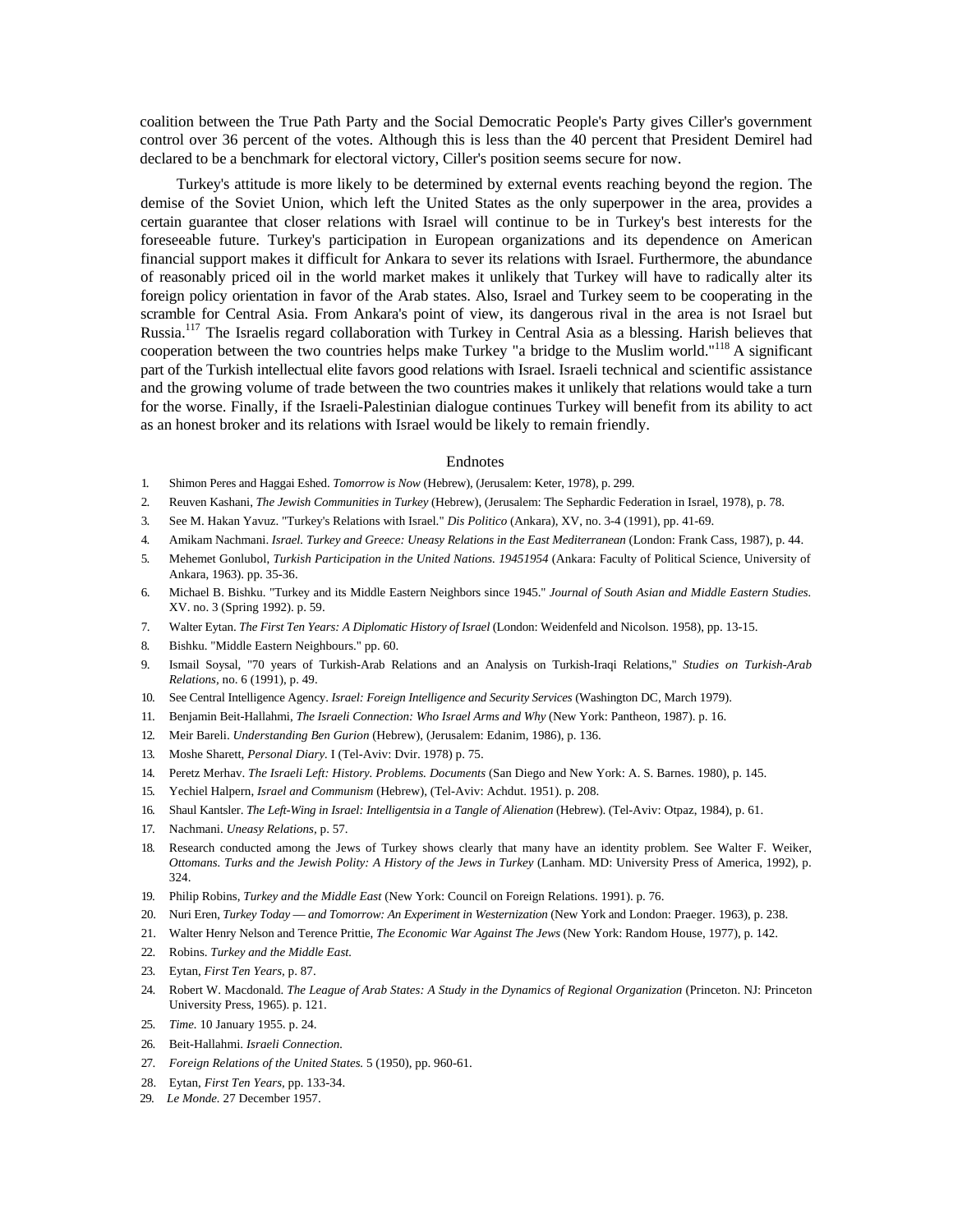- 30. The attempt to impair Anglo-Egyptian relations led to the arrest of a few Egyptian Jews who were ordered by the Israeli secret service to place bombs in American buildings in Cairo. The group was caught and two of its members were executed. This affair led to Ben-Gurion's unpopularity and eventual resignation. See Michael Bar Zohar. *Ben-Gurion-A Biography* (Hebrew), (Tel-Aviv: Am Oved, 1986), chapt. 20.
- 31. Robins. *Turkey and the Middle East,* p. 77.
- 32. Eytan. *First Ten Years,* p. 180.
- 33. Cited in Bishku, "Middle Eastern Neighbours," p. 61.
- 34. George Gruen. "Turkey "s Relations with Israel and its Arab Neighbors." *Middle East Review,* 17. no. 3 (Spring 1985). p. 36.
- 35. Fatin Rustu Zorlu, 'A Turkish View of World Affairs." *Vital Speeches of the Day.* 25, no. 2 (1 September 1950). p. 685.
- 36. Cited in Michael Brecher, *The Foreign Policy System of Israel: Setting. Images. Process* (New Haven, CT: Yale University Press, 1972), p. 278.
- 37. Abba Eban. "Reality and Vision in the Middle East." *Foreign Affairs,* 43. no. 4 (July 1965). pp. 634-35.
- 38. Cited in Mark Tessler, "Israel. Arms Exports, and Iran: Some aspects of Israeli Strategic Thinking." *Arab Studies Quarterly,* 11, no. 1 (Winter 1989). p. 115.
- 39. Shimon Peres. *David's Sling* (London: Weidenfeld and Nicolson, 1970). p. 153.
- 40. The idea of forming an alliance with the states of the periphery continued to reappear even when Turco-Israeli relations cooled off in the following decades. It was often discussed by Israeli politicians. Both Shimon Peres and Yigal Allon supported it. See Avner Yaniv, *Politics, Strategy, and the Israeli Experience in Lebanon* (London: Oxford University Press, 1987). pp. 62-63. Right-wing politicians were even more impressed by it. Thus, for example, former Defense Minister Ariel Sharon spoke about it enthusiastically as a desirable solution to Israel's defense problems. See a reprint of a conference on "Defense and National Economy in the 1980s," held at Tel-Aviv University (14 December 1981), in Efraim Inbar, *Israeli Strategic Thought in the Post 1973 Period* (Appendix). (Jerusalem: Israel Research Institute on Contemporary Society. 1982). pp. 24-29.
- 41. Text of a letter by Prime Minister Ben-Gurion to the President of the United States of America. Eisenhower Papers. International Series, Box 35, Mid East. July 1958 (4), Eisenhower Library. Abilene. Kansas.
- 42. Dan Raviv and Yossi Melman, *The Imperfect Spies* (Hebrew). (Tel Aviv: Ma'ariv, 1990), p. 84: *Even- Spy is a Prince: The Complete History of the Israeli Intelligence Community* (Boston. MA: Houghton Mifflin, 1990). p. 83.
- 43. Meron Medzini. *The Proud Jewess: Golda Meir and the Vision of Israel* (Hebrew), (Jerusalem: Edanim, 1990), p. 300.
- 44. Beit-Hallahmi, *Israeli Connection,* p. 16.
- 45. Ian Black and Benny Morris, *Israel's Secret Wars: The Untold Story of Israeli Intelligence* (London: Hamish Hamilton. 1991), p. 188.
- 46. *Washington Post.* 6 July 1983: Shmuel Segev, *The Iranian Triangle* (New York: The Free Press. 1988). pp. 34-36.
- 47. See Yossi Melman, *The CI.A. Report on the Intelligence Services of Israel* (Tel-Aviv: Erez, 1982), pp. 61-63.
- 48. US interests constituted a major factor in Israeli foreign policy whose makers were often constrained by frequent American interference. American officials had cautioned Israel on many occasions not to establish diplomatic relations with countries hostile to the United States. American pressure on Israel not to establish relations with pro-Soviet regimes was unrelenting. It led many Israelis to complain about "Excessive Pressure." See. for example. *Al Hamishmar* (Hebrew). 15 August 1993.
- 49. All L. Karaosmanoglu, "Turkey's Security and the Middle East." *Foreign Affairs.* 62. no. 1 (Fall 1983). p. 163.
- 50. Ankara. Cable from Shah Muhammad Riza Pahlavi of Iran, President Iskender Mirza of Pakistan and President Celal Bayar of Turkey to Eisenhower. 16 July 1958. Eisenhower Papers. International Series, Box 44, Eisenhower Library, Albine, Kansas. As cited in Bishku, "Middle Eastern Neighbours." p. 62.
- 51. Moshe Dayan. *Story of My Life* (Hebrew), (Jerusalem: Edanim; Tel Aviv: Dvir. 1976). p. 384.
- 52. "Participation of Israeli experts in agricultural development in Turkey." A letter sent by Yissakhar Ben-Ya'acov. Deputy Director of the Foreign Office Division of International Cooperation to the Israeli Minister in Ankara. (Hebrew), (10 December 1959), in Hanan S. Aynor and Shimon Avimor, eds., *Thirty Years of Israel's International Technical Assistance & Cooperation: Documents*  (Jerusalem: Halug-Society for the Transfer of Technology and The Harry S. Truman Institute for the Advancement of Peace-The Hebrew University, 1990), p. 344.
- 53. Turkey's Minister of Agriculture told an Israeli Foreign Office official that his country was lagging behind due to the tendency of some Turkish leaders to look toward Mecca for inspiration, and that a pro-Western orientation could have been more beneficial to Turkey. See "E. Danin reports to A. Remez, Director of the Division of International Cooperation, about his meeting with the Turkish Minister of Agriculture during his visit in Ankara." (Hebrew). (25 November 1960), Ibid., p. 348.
- 54. Frank Tachau. "Turkish Foreign Policy: Between East and West." *Middle East Review,* XVII, no. 3 (Spring 1985), p. 25.
- 55. Gamal Abdel Nasser. *Egypt's Liberation: The Philosophy of the Revolution* (Washington. DC: Public Affairs Press, 1955). pp. 105-14.
- 56. This information was apparently supplied by the Israelis as a last attempt to warn Egypt to back off. Samir A. Mutawi, *Jordan in the 1967 War* (Cambridge. VIA: Cambridge University Press. 1987), p. 122.
- 57. See Omer Kurkcuoglu, "Turkey's Attitude towards the Middle East Conflict," *Foreign Policy* (Ankara). 5. no. 4 (1976), pp. 23-33.
- 58. *Ad-Dustur,* (Arabic). 9 September 1967.
- 59. From *Pravda. Current Digest of the Soviet Press,* 18 October 1967. p. 22.
- 60. *Al-Jumhuriyah,* (Arabic). 25 October 1967.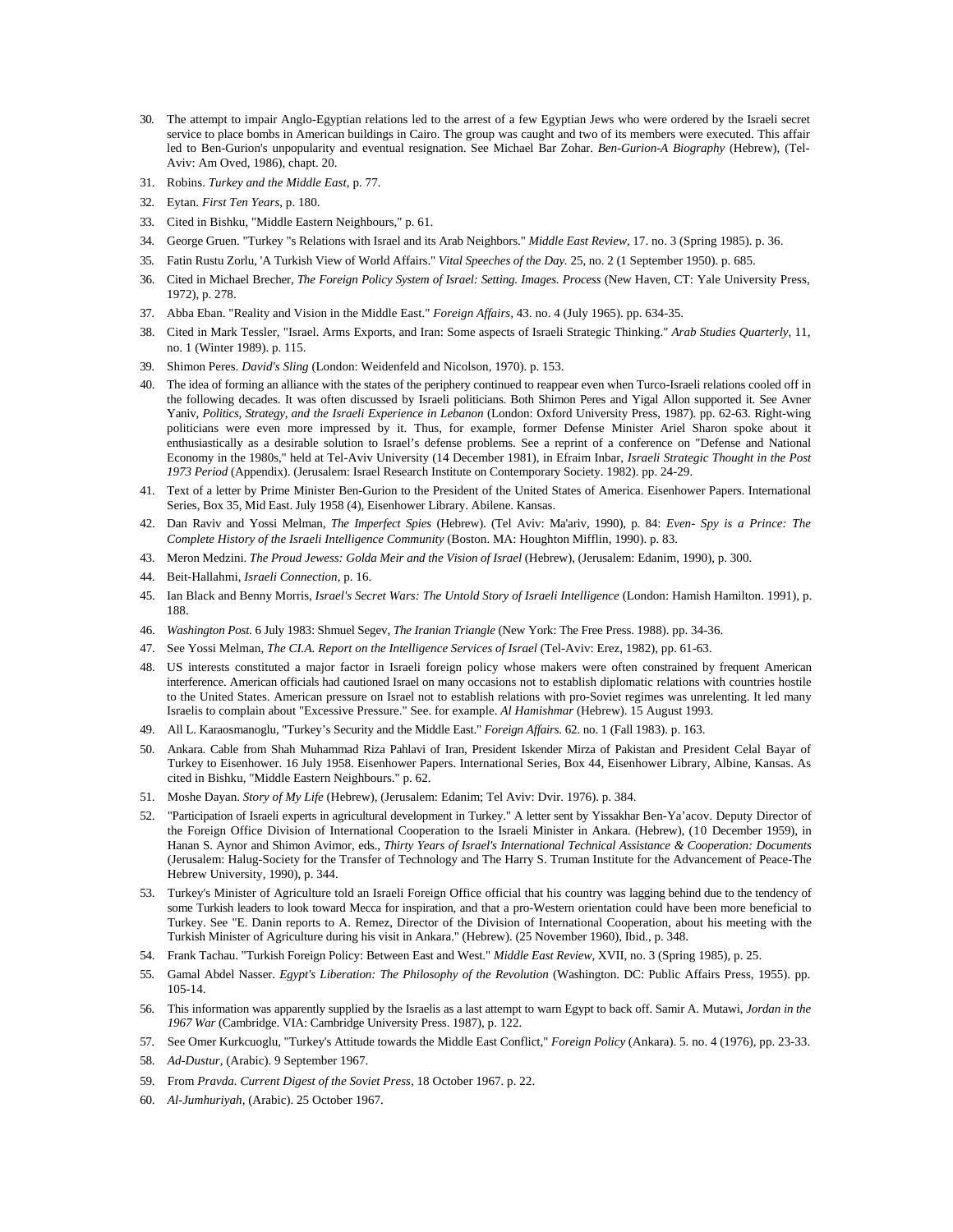- 61. Ference A. Vali, *Bridge Across the Bosphorus* (Baltimore MD: The Johns Hopkins University Press. 1971), p. 308.
- 62. *Al Amal.* (Arabic). 17 October 1968.
- 63. BBC Monitoring Services, *Summary of World Broadcasts,* ME/3587/E2/1. 15 January 1971.
- 64. For further details on the incident, see Jacob M. Landau. *Radical Politics in Modern Turkey* (Leiden, Netherlands: E.J Brill, 1974) p. 45. Also see George S. Harris, *Turkey: Coping With Crisis* (Boulder, CO: Westview, 1958). p. 143.
- 65. Nadav Safran, *Israel: The Embattled Ally* (Cambridge. MA and London: The Belknap Press of Harvard University Press, 1981), p. 497.
- 66. In a news conference held on 26 October 1973, Defense Minister Schlesinger was asked to confirm the veracity of these claims but refused to comment. *The Department of State Bulletin,* LXIX. no. 1795 (19 November 1973). p. 617.
- 67. *Le Monde,* 31 October 1973.
- 68. Beit-Hallahmi. *Israeli Connection.*
- 69. Bulent Ecevit. "Turkey's Security Policies." *Survival,* XX. no. 5 (September/October, 1978), p. 207.
- 70. *New York Times.* 29 July 1980.
- 71. *Middle East International,* no. 148 (1981). pp. 12-13.
- 72. *New York Times.* 3 December 1980.
- 73. Gruen. "Turkey's Relations," p. 38.
- 74. *New York Times.* 28 August 1980.
- 75. Graham E. Fuller, "Turkey's New Eastern Orientation." in Graham E. Fuller and Ian O. Lesser, eds., *Turkey's New Geopolitics: From the Balkans to Western China.* (Bolder CO: Westview, 1993). p. 58.
- 76. Bernard Lewis. "Rethinking the Middle East," *Foreign Affairs,* 71. no. 4 (Fall 1992), pp. 99-101.
- 77. Gruen. "Turkey's Relations," p. 35.
- 78. Kenneth Meckenzie, *Turkey in Transition: The West's Neglected Ally* (London: Institute for European Defense & Strategic Studies, 1984). p. 19.
- 79. *Jerusalem Post.* 21 September 1984.
- 80. Beit-Halahmi. *Israeli Connection,* p. 17.
- 81. *Jerusalem Post.* International Edition. 9 June 1990: Feroz Ahmad, *The Making of Modern Turkey* (London and New York: Routledge, 1993), p. 226.
- 82. Bassam Tibi, Conflict and War in the Middle East. 1967-91: Regional Dynamic and the Superpowers (New York: St. Martin's. 1993), p. 49.
- 83. Turgut Ozal. "An Unavoidable War." *The Washington Post.* 21 January 1991.
- 84. "'Israel Woos Turkey," *Israeli Foreign Affairs.* (June 1985).
- 85. See "Statement by Yasser Arafat on Peace in the Middle East." *New York Times,* 15 December 1988): David Kimche. *The Last Option* —*After Nasser, Arafat & Saddam Hussein: The Quest for Peace in the Middle East* (London: Weidenfeld and Nicolson. 1991). pp. 295-96.
- 86. Itamar Rabinovich. *Syria Under the Ba'ath 1963-66: The Army-Party Symbiosis* (Jerusalem: The Israeli Universities Press, 1972). p. 7.
- 87. Daniel Pipes. *Greater Syria: The History of an Ambition* (New York: Oxford University Press. 1988). pp. 164-65.
- 88. Rabinovich, *Syria Under the Ba'ath.*
- 89. Kemal H. Karpat, *Turkey's Foreign Policy in Transition 1950-1974* (Leiden. Netherlands: E.J. Brill. 1975). p. 114.
- 90. Suha Bolukbasi, "Turkey Challenges Iraq and Syria: The Euphrates Dispute," *Journal of South Asian and Middle Eastern Studies,*  XVI. no. 4 (Summer 1993). pp. 23-25.
- 91. The General Secretariat of the National Security Council. 12 September in Turkey: Before and After (Ankara: Ongun Kardesler Printing House, July 1982). p. 248.
- 92. Gruen. "Turkey's Relations," p. 34.
- 93. *Turkish Daily News,* 15 January 1990.
- 94. Israeli officials concurred with Cetin's statement but refrained from saying it explicitly. For example, in an interview with *Cumhuriyet.* Uri Gordon. Israel's *charge, d'affaires* in Turkey said: "The two countries were confronted with similar threats. It does not take a lot of imagination to understand to which threats I refer." Istanbul *Cunhuriyet* (English). 28 August 1991. FBIS-NES-91-171, 4 September 1991.
- 95. *Jerusalem Post,* International Edition, 27 November 1993.

- 97. Ibid.
- 98. Morton I. Abramovitz, "Dateline Ankara: Turkey after Ozal." *Foreign Policy,* no. 91 (Summer 1993). p. 166.
- 99. Greece could not become a member of the European Union without meeting the condition of establishing diplomatic relations with Israel.
- 100. *Yediot Aharonot.* 10 March 1993.

<sup>96.</sup> Ibid.